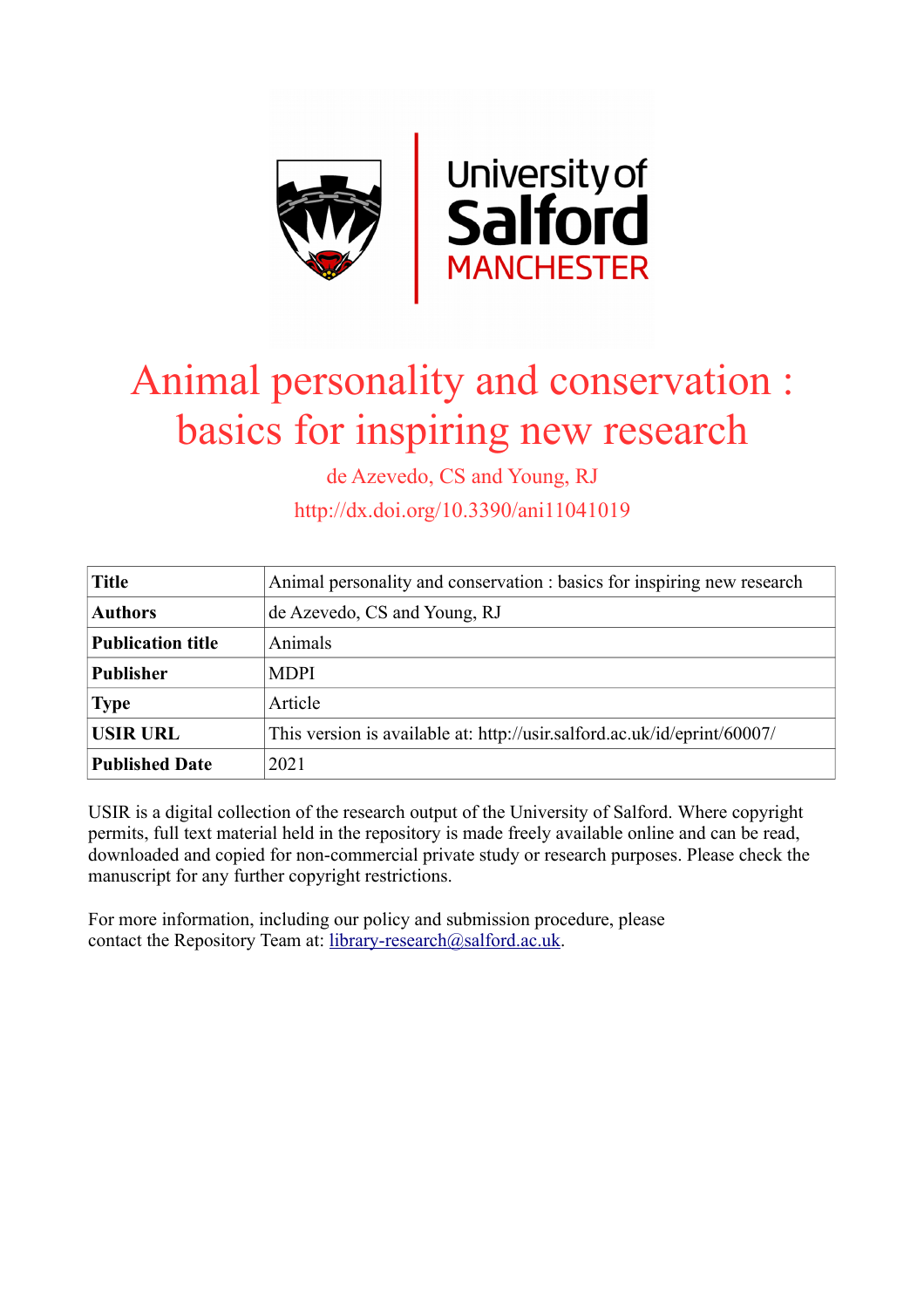

*Review*



# **Animal Personality and Conservation: Basics for Inspiring New Research**

**Cristiano Schetini de Azevedo 1,[\\*](https://orcid.org/0000-0003-0256-9017) and Robert John Young <sup>2</sup>**

- <sup>1</sup> Departamento de Biodiversidade, Evolução e Meio Ambiente, Instituto de Ciências Exatas e Biológicas, Campus Morro do Cruzeiro, Universidade Federal de Ouro Preto, s/n Bauxita, Ouro Preto, MG 35.400-000, Brazil
- <sup>2</sup> School of Science, Engineering and Environment, University of Salford Manchester, Peel Building—Room G51, Salford M5 4WT, UK; r.j.young@salford.ac.uk
- **\*** Correspondence: cristianoroxette@yahoo.com

**Simple Summary:** The study of animal personality is important to conserve animals because it can help in selecting the most appropriate individuals to be released into the wild. Individuals not so bold or aggressive, less stressed, who explore their new environment with greater caution are often more likely to survive after release into the wild. In contrast, bolder and more aggressive animals reproduce more successfully and, therefore, can be released with the aim of rapid repopulation of an area. These and other aspects of how animal personality can help in conservation programs, as well as how to collect personality data are covered in this paper.

**Abstract:** The number of animal species threatened with extinction are increasing every year, and biologists are conducting animal translocations, as one strategy, to try to mitigate this situation. Furthermore, researchers are evaluating methods to increase translocation success, and one area that shows promise is the study of animal personality. Animal personality can be defined as behavioral and physiological differences between individuals of the same species, which are stable in time and across different contexts. In the present paper, we discuss how animal personality can increase the success of translocation, as well as in the management of animals intended for translocation by evaluating personality characteristics of the individuals. Studies of the influence of birthplace, parental behavior, stress resilience, and risk assessment can be important to select the most appropriate individuals to be released. Finally, we explain the two methods used to gather personality data.

**Keywords:** boldness; copying style; extinction; temperament; translocation

# **1. Introduction**

The increase in the number of animals threatened by extinction is leading researchers worldwide to increase their efforts to conserve animal species [\[1\]](#page-8-0). Among the conservation initiatives, habitat protection and captive breeding for animal translocation/reintroduction are the most applicable since they have direct implications for the survival of the species in a specific location [\[2](#page-8-1)[–5\]](#page-8-2). Animal introduction (i.e., the intentional movement and release of an organism outside its indigenous range), reintroduction (i.e., the intentional movement and release of an organism inside its indigenous range from which it has disappeared), and reinforcement (i.e., the intentional movement and release of an organism into an existing population of conspecifics) are types of animal translocation (all definitions taken from [\[6\]](#page-8-3)).

The success of animal translocations can be low [\[7–](#page-8-4)[9\]](#page-8-5) and biologists are studying methods to decrease failures in animal translocation programs [\[10](#page-8-6)[–12\]](#page-8-7). One of the actions is to consider how aspects of the animals' behavior affects conservation success [\[13](#page-8-8)[–15\]](#page-8-9). Conservation biologists have been working separated from behavioral biologists for a long time and the recent union of both scientific areas has proved to be important for the increase in the success rates of translocation programs [\[16](#page-8-10)[–18\]](#page-8-11). A translocation is



**Citation:** de Azevedo, C.S.; Young, R.J. Animal Personality and Conservation: Basics for Inspiring New Research. *Animals* **2021**, *11*, 1019. <https://doi.org/10.3390/ani11041019>

Academic Editors: Paul Morris, Maria Camila Ceballos and Aline Sant'Anna

Received: 18 February 2021 Accepted: 1 April 2021 Published: 4 April 2021

**Publisher's Note:** MDPI stays neutral with regard to jurisdictional claims in published maps and institutional affiliations.



**Copyright:** © 2021 by the authors. Licensee MDPI, Basel, Switzerland. This article is an open access article distributed under the terms and conditions of the Creative Commons Attribution (CC BY) license (https:/[/](https://creativecommons.org/licenses/by/4.0/) [creativecommons.org/licenses/by/](https://creativecommons.org/licenses/by/4.0/)  $4.0/$ ).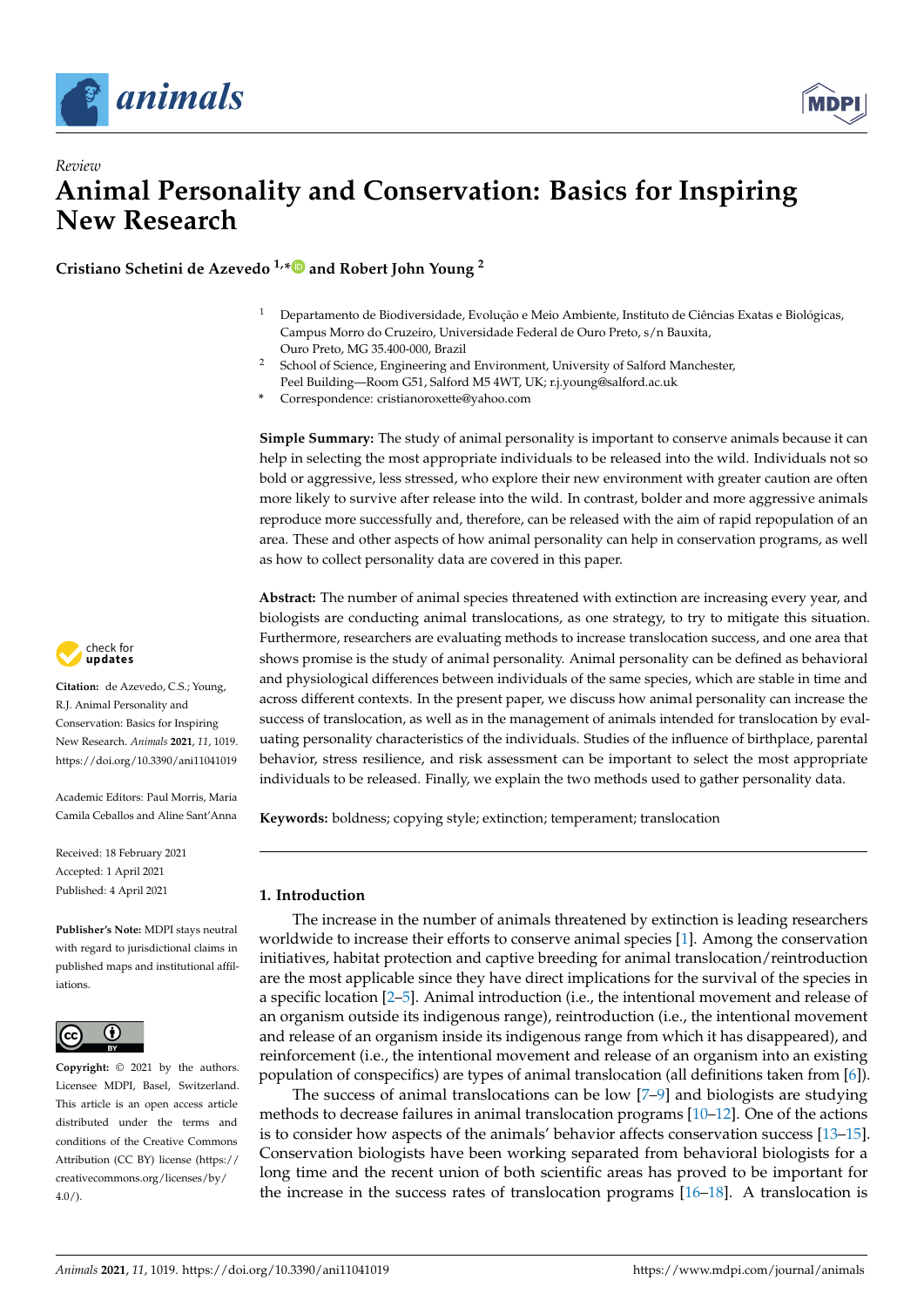considered a success if the released animals maintain a viable population in the release area [\[6\]](#page-8-3).

Animal releases can occur by two methods: soft or hard release [\[19,](#page-8-12)[20\]](#page-8-13). There are two main differences between them: (1) pre-release management, which is implemented during soft release and is not implemented during hard release [\[19,](#page-8-12)[21,](#page-9-0)[22\]](#page-9-1), and (2) postrelease support, which is also implemented after soft release and comprises food and shelter provisioning/supplementation [\[6,](#page-8-3)[23](#page-9-2)[,24\]](#page-9-3). The lack of implementation of pre-release management and post-release support for hard release is because hard release generally is used when wild-caught animals are released or when large numbers are released, as in the case of fish, amphibians, etc. [\[19,](#page-8-12)[25\]](#page-9-4). Most of the animals receiving pre-release management are raised or have spent most of their lives in captivity [\[19,](#page-8-12)[26](#page-9-5)[–28\]](#page-9-6).

Populations of captive-born animals are being released in translocation programs [\[29](#page-9-7)[–31\]](#page-9-8), but problems linked to life in captivity are crucial to the failure of the programs [\[32,](#page-9-9)[33\]](#page-9-10). For example, captive-born animals may lack the behavioral skills needed to survive after release, such as the ability to find food, shelter, or mates [\[34](#page-9-11)[,35\]](#page-9-12). Sometimes captive-born animals cannot identify and respond to their predators [\[36](#page-9-13)[,37\]](#page-9-14). Also, behavioral problems, such as the performance of abnormal behaviors may compromise individuals' survival after translocation [\[38](#page-9-15)[–40\]](#page-9-16). Finally, artificial/unconscious selection of certain personality profiles in captivity can affect the evolutionary potential of reintroduced populations [\[41\]](#page-9-17).

Behavioral problems can be managed before the release of the animals into nature, for example, by animal training or environmental enrichment [\[41,](#page-9-17)[42\]](#page-9-18). Furthermore, the use of tools that allows the choice of the most suitable individuals for release should greatly improve translocation success. Pre-release anti-predator conditioning [\[43–](#page-9-19)[45\]](#page-9-20), appropriate environmental enrichment [\[46](#page-9-21)[,47\]](#page-9-22), food and movement training [\[24](#page-9-3)[,48\]](#page-9-23) are among prerelease management techniques, which enhance the animals' skills. Investigating aspects of the animals' personalities is one of the tools that is also being applied to try and identify the most appropriate individuals that should be release into nature in terms of conservation success [\[49](#page-9-24)[–51\]](#page-10-0).

Animal personality can be defined as behavioral and physiological differences between individuals of the same species that are stable in time and across different contexts [\[52](#page-10-1)[–54\]](#page-10-2). Animal temperament, coping styles, behavioral syndromes, and behavioral predisposition are synonyms of animal personality found in the scientific literature [\[52–](#page-10-1)[54\]](#page-10-2). Every person who has two or more vertebrate pets can easily distinguish differences in their personalities, and these differences are beginning to be observed and studied for wild animals, both in nature and in captivity [\[54\]](#page-10-2). Personality is a construct, identified and classified for animals as including: neuroticism, agreeableness, extraversion, openness, conscientiousness, dominance, boldness, sociability, activity, exploration, aggressiveness, and activity, with some overlaps [\[52,](#page-10-1)[55,](#page-10-3)[56\]](#page-10-4). Although linking animal personality and conservation is relatively new for science [\[54\]](#page-10-2), it has proven to be promising. In this paper, we will discuss how the study of animal personality can be important for animal conservation.

#### **2. Animal Personality and Animal Releases**

As mentioned, previously, animal translocation is one of the conservation measures used to avoid animal extinctions. Also, the use of captive-born animals is frequent because, in addition to providing individuals for release, it is in agreement with the conservation goals of modern zoos [\[57](#page-10-5)[–59\]](#page-10-6). Examples of successful translocation programs that released captive-born animals are: the golden-lion tamarin *Leontopithecus rosalia* [\[60\]](#page-10-7); the blackfooted ferret *Mustela nigripes* [\[61\]](#page-10-8); the Arabian oryx *Oryx leucoryx* [\[62\]](#page-10-9); and the bald eagle *Haliaeetus leucocephalus* [\[63\]](#page-10-10). However, a bias towards reporting successful translocation programs is known in the scientific literature [\[64](#page-10-11)[,65\]](#page-10-12), which means that we do not know the number of translocation programs that fail. Furthermore, many more translocation programs are undertaken without scientific evaluation, as a legal requirement, in response to anthropogenic activities such as dam building [\[20\]](#page-8-13).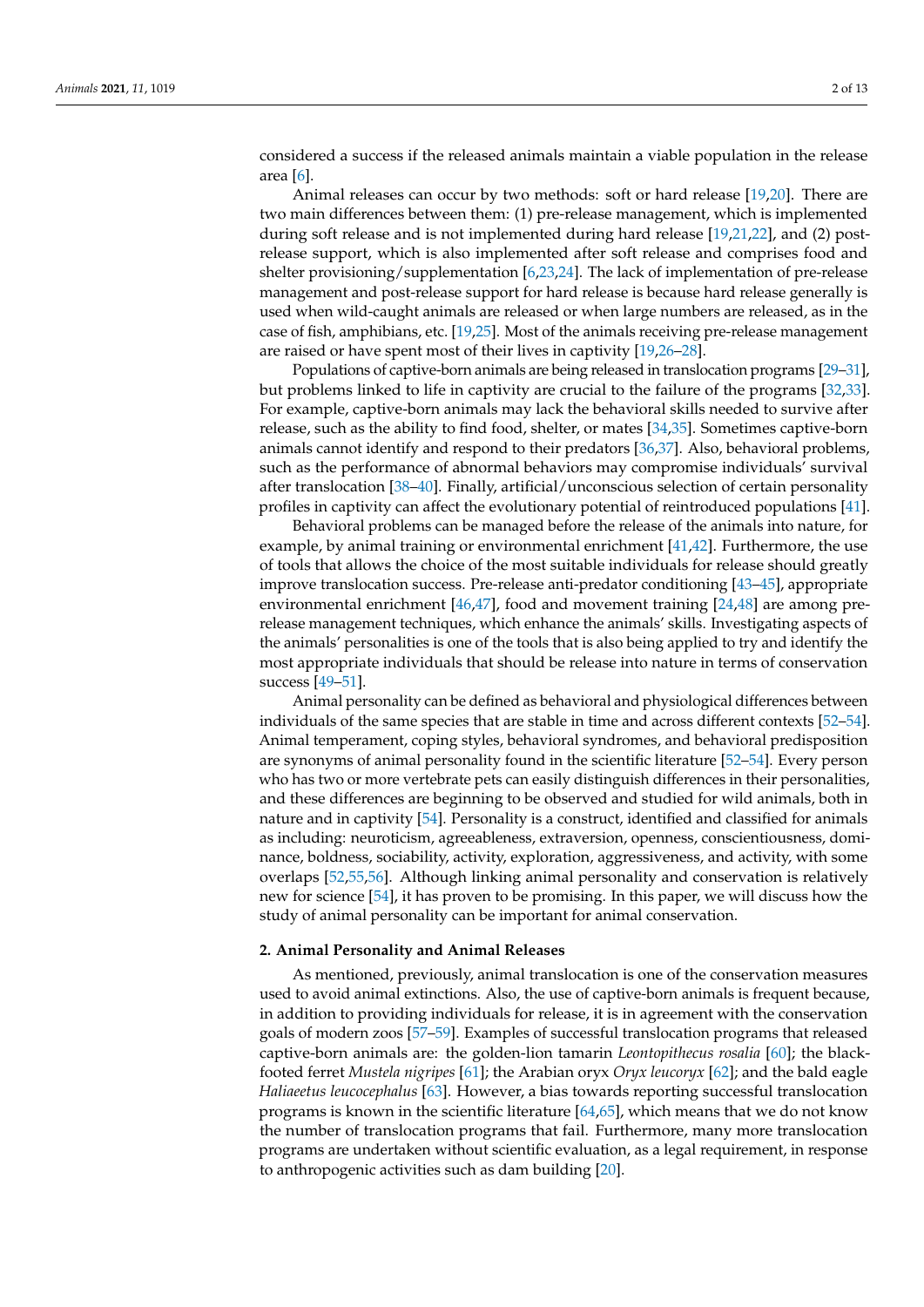Within this scenario, would it be possible to use personality to enhance translocation success? The interest in linking personality directly to animal translocation emerged after a study of reintroduced swift foxes (*Vulpes velox*) in Canada found that survival was linked to personality [\[66\]](#page-10-13). Six weeks after release, the monitoring of 31 reintroduced swift foxes showed that bolder individuals died sooner than shyer individuals. This study was a pivotal moment for conservation efforts because it shows that shyer individuals were best to be translocated first, since they have a greater probability of surviving longer and, consequently, establishing in the area. However, why did this happen and is this true for all species? After the publication of this study, there have been calls in the literature to include personality assessment in translocations/animal releases, and boldness, exploration, activity, and sociability became the most studied aspects of personality-conservation dyad [\[41,](#page-9-17)[67](#page-10-14)[–69\]](#page-10-15).

#### *2.1. Boldness, Exploration, and Activity: Influence on Survival after Release*

Bolder animals are more prone to take risks, because they explore more their environment, get closer to predators, sample more food items, etc. [\[66](#page-10-13)[,68](#page-10-16)[,70\]](#page-10-17). By doing this, bolder animals may die sooner than shyer animals [\[66\]](#page-10-13). However, studies show they reproduce more when compared to shyer individuals [\[71,](#page-10-18)[72\]](#page-10-19). Furthermore, exploration of the environment can be advantageous for the individual to build a mental map of the area, locating feeding areas, shelter areas, mates, etc. [\[73](#page-10-20)[–75\]](#page-10-21). Thus, there are advantages and disadvantages of reintroducing only shyer individuals.

In a study of 23 captive-born Blanding's turtles (*Emydoidea blandingii*), researchers found that turtles presented different personality traits in the aggressiveness, boldness, and exploratory dimensions [\[68\]](#page-10-16). After reintroduction, more exploratory turtles survived more than less exploratory turtles, the exploratory dimension being the only one that influenced survival. Exploratory turtles used significantly more muskrat dens to hide and rest, and this could be responsible for their greater survival after release.

In a study with 28 Tasmanian devils (*Sarcophilus harrissii*) in Australia, bold individuals survived 3.5 times longer after translocation than shy individuals [\[76\]](#page-10-22). The researchers suggest that this result could be due to environmental spatial and temporal conditions at the time of release since fitness landscapes of behavior changes over time [\[77](#page-10-23)[–80\]](#page-10-24). In other words, it is possible that the relationship between boldness and survival could change in different temporal and spatial circumstances; that is, shyer individuals could be favored in different years or/and in different locations.

Other studies evaluated the influence of personality on the survival of the released animals. In a study of blue-fronted parrots (*Amazona aestiva*), shyer and bolder individuals formed the release group [\[81\]](#page-10-25). After 10 months of acclimatization and pre-training sessions, 31 parrots were released into nature. There was no difference in the survival rate of bolder and shyer individuals, but shyer individuals survived 40 days longer than bolder individuals [\[81\]](#page-10-25).

The effects of personality traits (boldness, exploration, and sociability) on the survival of European mink (*Mustela lutreola*) after reintroduction were evaluated [\[49\]](#page-9-24). The results showed that survival was linked to boldness and exploration, but not to sociability, with bolder animals surviving more than shyer animals, and less exploratory animals surviving more in 2012 and more exploratory animals surviving more in 2013. Initially, cautious animals were favored and then, when they had some knowledge about the environment, bolder animals were apparently favored. Could these results be reflecting a mixed evolutionary stable strategy? [\[82\]](#page-11-0).

In an evolutionary stable strategy, variation is maintained due to frequency dependent selection, where no rare mutant strategy is favored [\[83\]](#page-11-1). Imagine a population of a given animal species, where bolder and shyer individuals can be observed. If the bolder individuals are more aggressive than the shyer individuals, they will win any dispute between them, reproducing more than the shyer ones. Thus, if it is advantageous to be bold, the bold personality will be selected, and bolder individuals will increase in number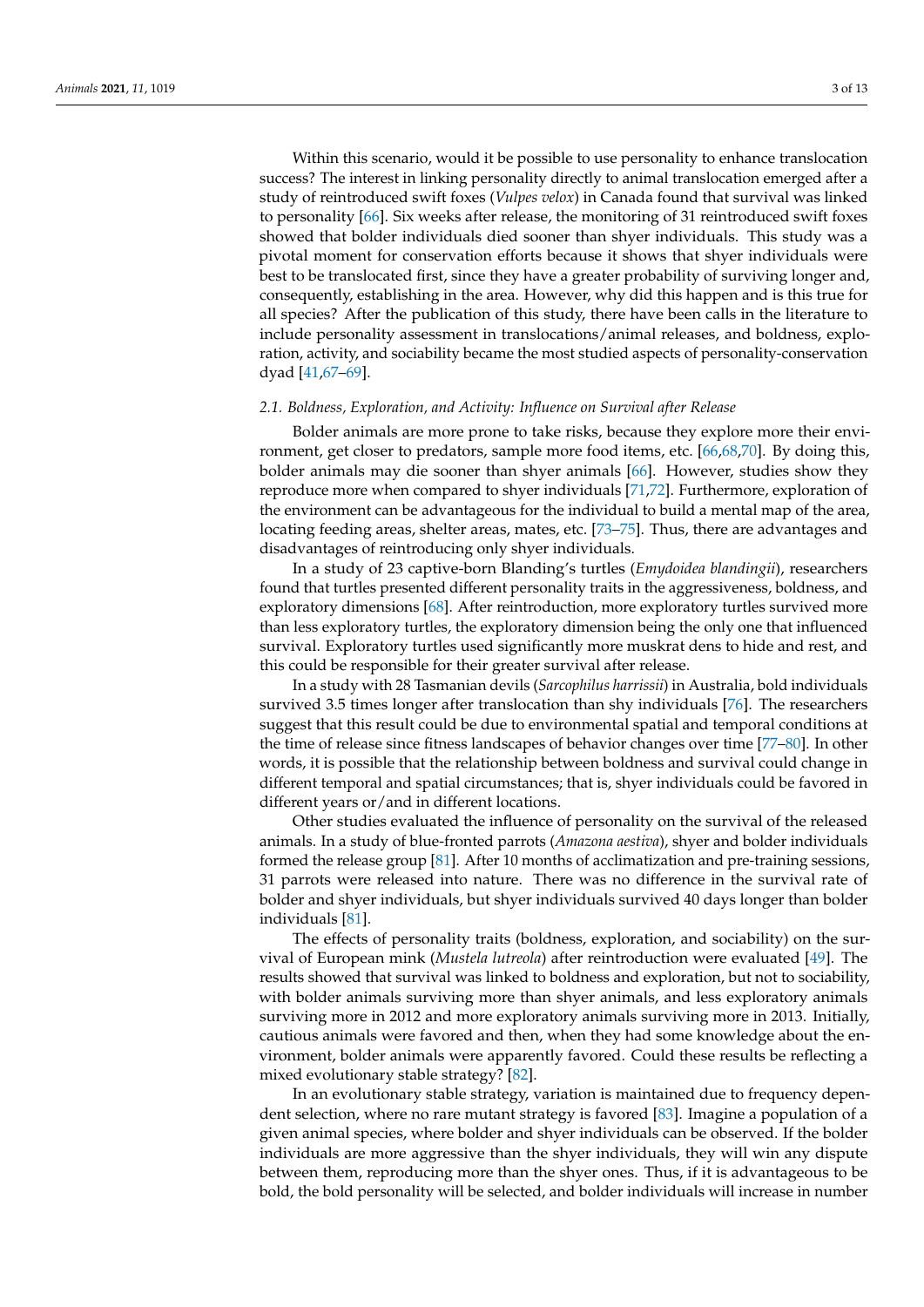in that population. However, disputes between bolder individuals may generate physical injuries due to the hyper-aggressiveness shown by both participants in disputes, which would decrease reproductive activities and fitness [\[84\]](#page-11-2). In this situation a shyer strategy would be better for individuals, and shyer individuals would increase in that population. Thus, the evolution of different ratios in animal personality types could be explained by game theory [\[82\]](#page-11-0). Thus, frequency-dependent selection could explain why in some species shyer individuals do better sometimes and bolder individuals do better in others. However, frequency-dependent selection affects only one aspect that influences personality trait evolution, and other theories are worthy of investigation (for other theories, see [\[80,](#page-10-24)[82,](#page-11-0)[85\]](#page-11-3)).

Should we release only shyer individuals or only bolder individuals, then? Or should we release a mix of shyer and bolder individuals? Animal personality has a genetic component [\[86–](#page-11-4)[88\]](#page-11-5) and selecting only shyer or only bolder individuals would influence the overall behavioral diversity in a released population [\[84](#page-11-2)[,85\]](#page-11-3). Personality diversity is as important as genetic diversity for the establishment and survival of the released population [\[85,](#page-11-3)[89\]](#page-11-6). A population with only shyer individuals would result in less reproduction, lower exploration of the environment, and less behavioral diversity [\[90\]](#page-11-7). Thus, introducing a mix of shyer and bolder individuals could help in the maintenance of a population subjected to natural and sexual selection [\[85](#page-11-3)[,89\]](#page-11-6). As stated earlier, the introduction of a mix of personality profiles would, in theory, facilitate the establishment of a new population, since the best strategy would vary across time, favoring different personality profiles depending on the environmental conditions. The introduction of a mix of personality profiles would work for both social and asocial species.

The boldness dimension has proven to be an interesting starting-point for conservationists to investigate. Maybe a captive experiment could be conducted mixing bold and shy individuals, in different proportions (100% bold; 80% bold and 20% shy; 50% bold and 50% shy; 20% bold and 80% shy; 100% shy) and in different environmental conditions (with predators and without predators) to evaluate how different frequencies of personality traits can affect survival. These examples also show that the study of personality needs to be species-specific, since the results of survival for one species do not necessarily correspond to the factors influencing the survival of a different species. This was a conclusion from an extensive meta-analytical study, which showed that bolder individuals survive more after reintroduction than shyer individuals [\[91\]](#page-11-8). However, in terms of species survival in relation to bold or shy individuals surviving better we do not have enough data on different species to analyze if there are other underlying biological causes, such as diet, activity cycle, body size, etc.

### *2.2. Sociability*

For social species, the number of social conflicts and how individuals deal with these conflicts can help in the evolution and persistence of personality types. This hypothesis is known as the social niche specialization hypothesis [\[92\]](#page-11-9). Thus, it is expected that social species would present more personality types than asocial species, because different personalities would make group living easier [\[92](#page-11-9)[,93\]](#page-11-10). A greater number of personality types were found in social shrews [\[93\]](#page-11-10), spiders [\[94\]](#page-11-11), and fishes [\[95,](#page-11-12)[96\]](#page-11-13). Also, the presence of conspecifics in social species can modify an individual's willingness to take risks. For the three-spined stickleback fish (*Gasterosteus aculeatus*), the absence of other individuals made solitary animals take more risks [\[96\]](#page-11-13). This could be a result of the solitary individual seeking the presence of conspecifics [\[97](#page-11-14)[,98\]](#page-11-15), the need to explore the environment to locate shelter and food [\[99\]](#page-11-16), and/or caused by the lack of social information transmission [\[100](#page-11-17)[,101\]](#page-11-18). Thus, the release of solitary individuals of social species can increase the risks of failure in a conservation program.

Studies evaluating the frequency of personality traits in nature, the fitness outcomes of each personality trait (i.e., the number of offspring, survival rates, sociability, etc.) and heritability estimates of personality traits [personality traits are known to be heritable, but heritability estimates vary depending on the trait and the species evaluated [\[88](#page-11-5)[,102\]](#page-11-19)] are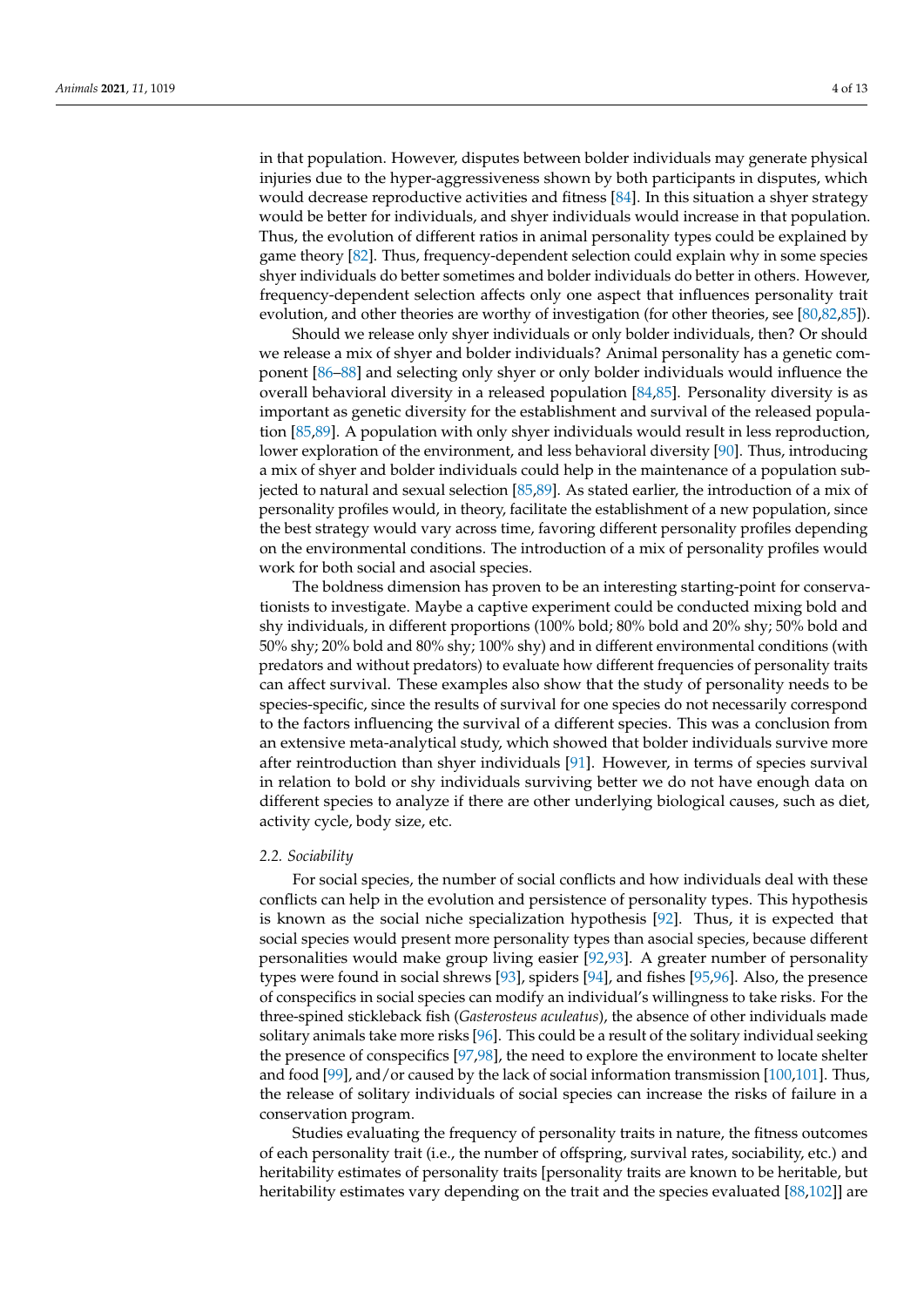important for a better comprehension of the evolution of animal personality. Besides this, some studies show that behavioral syndromes (personality traits at a population level) can vary depending on the habitat type (example: rural or urban) and that personality influences neophilia and neophobia in the individuals (for example urban individuals tend to be bolder, more exploratory and neophiliac, while rural individuals tend to be shyer, less exploratory and neophobic) [\[103,](#page-11-20)[104\]](#page-11-21). Such studies could enhance the benefits of using personality as a tool to increase the survival of animals after release.

#### **3. Other Links Between Personality and Species Conservation**

Personality–conservation studies are not only investigations of the boldness dimension and its link to survival rates after translocation. There are many more aspects of personality that can be studied to enhance conservation success.

#### *3.1. Birth Environment*

First, the birth environment can shape personality traits in animals. Some studies are linking the birth environment to personality traits of offspring [\[105\]](#page-11-22). In these studies, parental effects on their offspring's phenotypes are discussed. These effects can be both genetical and environmental [\[105,](#page-11-22)[106\]](#page-11-23). The parental effect on the offspring's genotype comes from heritability of genes [\[88](#page-11-5)[,107,](#page-11-24)[108\]](#page-11-25). The parental effect on the phenotype of the offspring comes from the influence of the environment on the parents (epigenetic effect), which transmits their responses to the environmental stimuli to their offspring [\[88,](#page-11-5)[107](#page-11-24)[,108\]](#page-11-25). Some examples are rank-related facilitation in social species, where the status of the parents in the society can facilitate access to food items, adequate habitats, social raising, and inter-relationships [\[92\]](#page-11-9); food provisioning: when parents are able to provide an adequate food supply for the growth of their offspring, this will allow an adequate development of physical and physiological systems, which will influence the expression of certain behaviors later in life [\[109\]](#page-11-26); even the place chosen by parents to give birth can influence the personality of the animals, by stimulating the secretion of hormones, that will influence development and behavior [\[110\]](#page-11-27). Thus, an animal can be more curious or bolder depending, in part, on parental influence on the birth environment.

#### *3.2. Stress*

Second, chronic stress can decrease the success of conservation programs and can be linked to personality traits of animals. Distress needs to be avoided for better outcomes in conservation studies since distressed animals have difficulties in adapting to their new habitat, and, therefore, are more prone to be predated [\[110](#page-11-27)[–114\]](#page-12-0). However, animals need some acute stress events to enhance physiological responses of their body [\[79,](#page-10-26)[86\]](#page-11-4) and for the normal elicitation and development of behaviors, such as learning about predators and how to escape them [\[44,](#page-9-25)[45\]](#page-9-20) or prey-capture behaviors [\[115\]](#page-12-1). Some studies link the production of stress hormones and a weak feedback response to personality traits, such as those on the shy-bold continuum axis [example: shyer hens (personality trait) present a higher Hypothalamic-Pituitary-Adrenal activity (hormonal response) and a low rate of feather pecking than bolder hens (behavioral response) [\[111,](#page-11-28)[116\]](#page-12-2). This relationship was observed in a study of the great tit (*Parus major*), where more risk-averse individuals were those who produced more glucocorticoid hormones and had a weaker feedback response [\[111\]](#page-11-28). Other studies have shown that more risk-averse animals are more prone to develop heart and intestinal diseases, as well as to have a weaker immunological system [\[112\]](#page-12-3). For example, optimally stressed animals could better adjust their behavioral and physiological responses to the new environment after release into nature.

#### *3.3. Dispersion*

Third, could the use of bolder animals to reinforce a population be a better strategy since they disperse and explore more of the environment? This answer depends on other indicators, such as the profile of the natural population, the need to preserve personality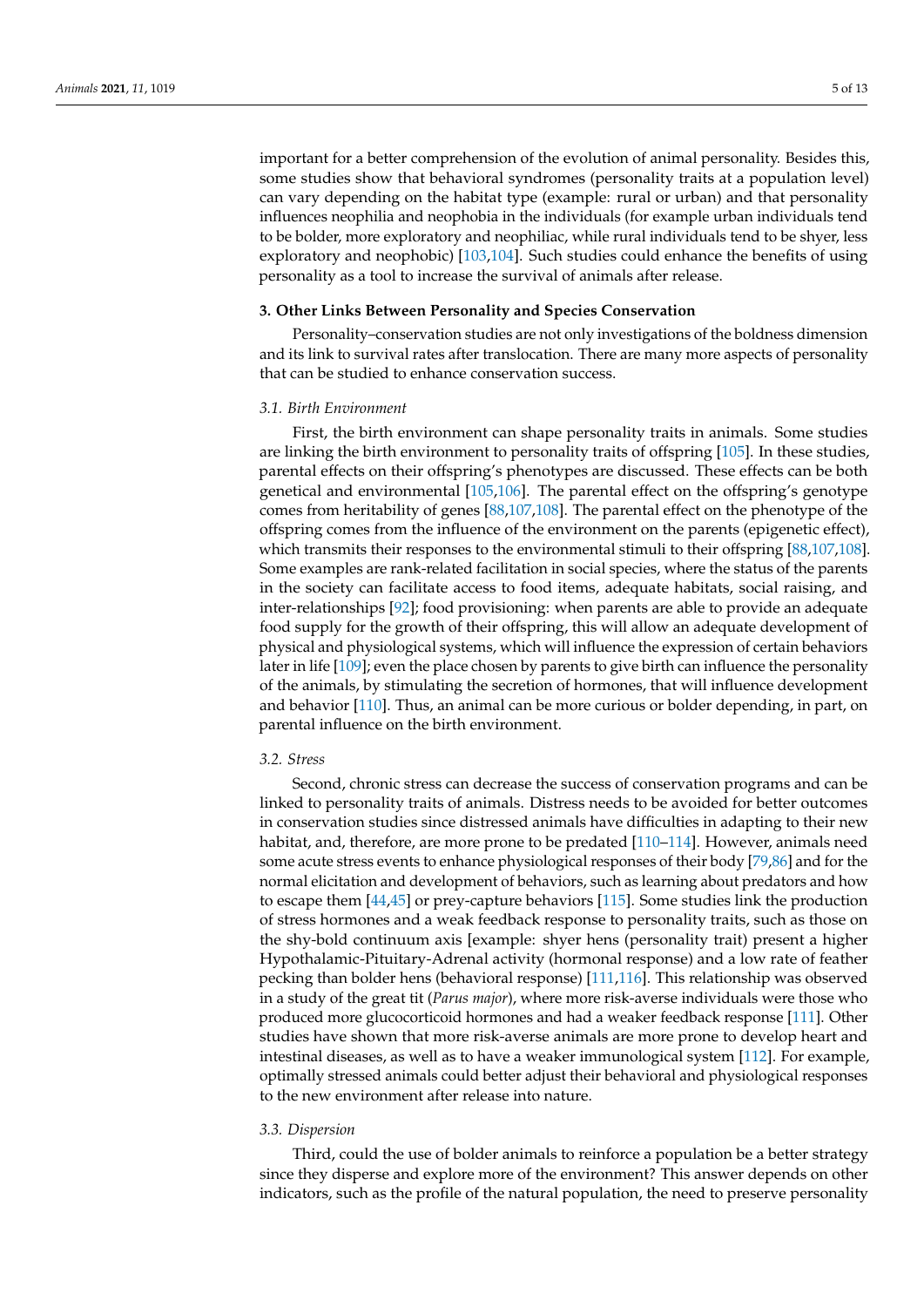diversity, and habitat characteristics, such as predation risk. Bolder and shyer individuals, for example, can present a non-random distribution through the environment, with bolder individuals occupying riskier areas (like those with high human disturbances such as urban environments) and shyer avoiding such areas (personality-matching habitat choice hypothesis [\[117](#page-12-4)[,118\]](#page-12-5)). Thus, the evaluation of the predation risk of a certain habitat could help to decide which personality profile would be expected to do better after release.

#### *3.4. Reproduction*

Finally, reproduction can be influenced by personality traits. Some studies link personality characteristics to reproductive success [\[119](#page-12-6)[–121\]](#page-12-7). Antisocial captive cheetahs (*Acyonix jubatus*), that avoid social interactions reproduce more than social individuals, which was related to ovarian suppression in paired females [\[122\]](#page-12-8). In the zebrafish (*Danio rerio*) bolder and more aggressive males fertilize more eggs when compared to shyer individuals [\[123\]](#page-12-9). In the giant panda (*Ailuropoda melanoleuca*) more aggressive males produce more cubs due to more successful intromissions in less aggressive females, showing a male/female personality effect on reproduction [\[38\]](#page-9-15). The captive breeding of zoo animals using studbooks is based on preserving as much genetic diversity as possible by maintaining the animals under neutral selection conditions [\[124\]](#page-12-10). However, in practice this has not always been the case and may not always be the case today. For example, a study found that tamer small cat species were more likely to breed in zoos [\[125\]](#page-12-11). Historically, the captive breeding of animals has tried to eliminate individuals who were considered overly aggressive [\[126\]](#page-12-12), this was actively done for domesticated animals and informally done for zoo animals before the use of studbooks. The insertion of personality data in studbooks could be beneficial in the reproductive management of captive populations [\[41\]](#page-9-17). Thus, personality traits can decisively affect reproductive rates and should be considered in animal management [\[127\]](#page-12-13) (Figure [1\)](#page-6-0).

<span id="page-6-0"></span>

**Figure 1.** Flowchart representing the different factors that influence and are influenced by animal personality.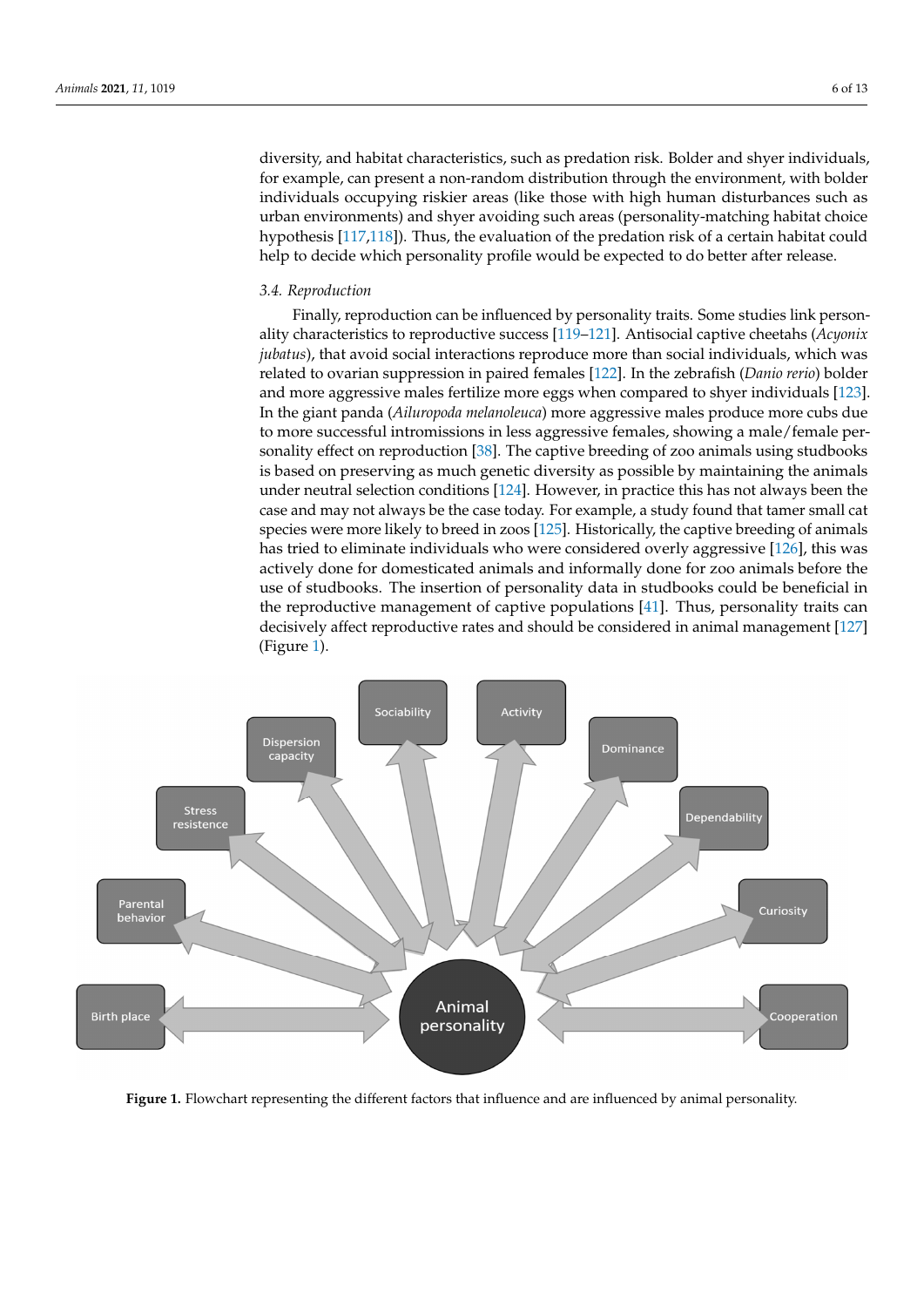# **4. How to Evaluate Personality before Release**

Since personality is so important for various biological processes, it is important to know the best methods to collect personality data: questionnaires (rating) and behavioral data (coding) [\[128,](#page-12-14)[129\]](#page-12-15).

The rating method is a qualitative way to consider animal personality [\[130\]](#page-12-16). It involves people familiar with the individuals answering questionnaires [\[131\]](#page-12-17). In the questionnaires different aspects of animal personality are addressed (boldness, sociability, activity, exploration, aggressiveness), and the respondents score these aspects by marking on scales that normally range from 1 to 10, where 1 means that the aspect is not or hardly observed in the evaluated individual and 10 means that the aspect is always observed in the individual [\[131](#page-12-17)[,132\]](#page-12-18). Ratings need to be statistically validated, which is a complicated process [\[131\]](#page-12-17), because they need to measure animal personality accurately [\[130\]](#page-12-16). The rating method is one of the most used in animal personality studies [\[132\]](#page-12-18). A recently developed similar approach, which can provide insights into an animal's personality, is Qualitative Behavioral Assessment [\[133](#page-12-19)[,134\]](#page-12-20).

The coding method is based on recording the behavior expressed by the individuals during behavioral tests (e.g., open-field, novel object, etc.) or during normal activities, in captivity or in the wild [\[132\]](#page-12-18). Behavioral tests are considered better for the animals to display their personality than observing general behavior [\[128\]](#page-12-14). Then, the frequencies of behavioral expressions are computed and used in personality determination [\[129\]](#page-12-15).

Both methods are efficient in personality investigation, and the best method should be chosen based on the study goals and on the environment where the study is being conducted (the rating method is easier for captive environments and the coding method is better for natural environments [\[128\]](#page-12-14)). The rating method has the advantage of gathering data faster than the coding method, but also has the disadvantage of being based on the judgements of the raters (if more than one rater is rating the animals, their ratings need to present high levels of agreement to be validated; this normally occurs when very experienced raters are rating the animals) [\[128\]](#page-12-14). The coding method has the advantage of being based on the behavior exhibited by the animals, which are recorded without the idea of personality classification, but has the disadvantage of being more time-consuming to gather data [\[128\]](#page-12-14). Some authors compared the two methods and found contradictory results, with studies showing that both methods generated similar results [\[135–](#page-12-21)[137\]](#page-12-22), and different results [\[128](#page-12-14)[,138\]](#page-12-23). Some authors argued that personality researchers should apply both methods because they are complementary and generate important information about the personality dimensions of the animals [\[139\]](#page-12-24). It is important to validate behavioral rating and coding because behavioral recordings always involve subjective judgements. Before validity, we need to test the consistency of data, i.e., how reliable is the collected data. Intra-observer, inter-observer and inter-test's reliability needs to be evaluated by statistical tests, such as correlation statistics, and if the result of the correlation coefficient is 0.7 or more, then we can assume that the data is reliable  $[140]$ . Suggestions for data reliability and validation can be found in the scientific literature [\[130](#page-12-16)[,141\]](#page-13-1).

A practical and quick idea/suggestion for conservationists is to calculate boldness scores for the animals intended to be reintroduced. Boldness score is calculated based on the number of bold and shy behaviors exhibited during novel object trials [\[67,](#page-10-14)[142\]](#page-13-2). To do this, researchers need to classify the species' behaviors into four categories: overly bold, bold, shy, and overly shy. Overly bold behaviors will be summed and multiplied by 3, bold behaviors will be summed and multiplied by 2, shy behaviors will be summed and multiplied by 1 and overly shy behaviors will be summed and multiplied by -1 [\[142\]](#page-13-2). The scores for each bold/shy category are summed, and the highest values represent the bolder individuals while the lowest values represent the shyer individuals. This method developed for the swift fox proved to be easy to apply and should be considered in conservation programs (this is only a suggestion; other practices can be found in the scientific literature [\[127](#page-12-13)[,143\]](#page-13-3)). Obviously, it would be useful to have population data because of the possibility of having only one personality type in your sample.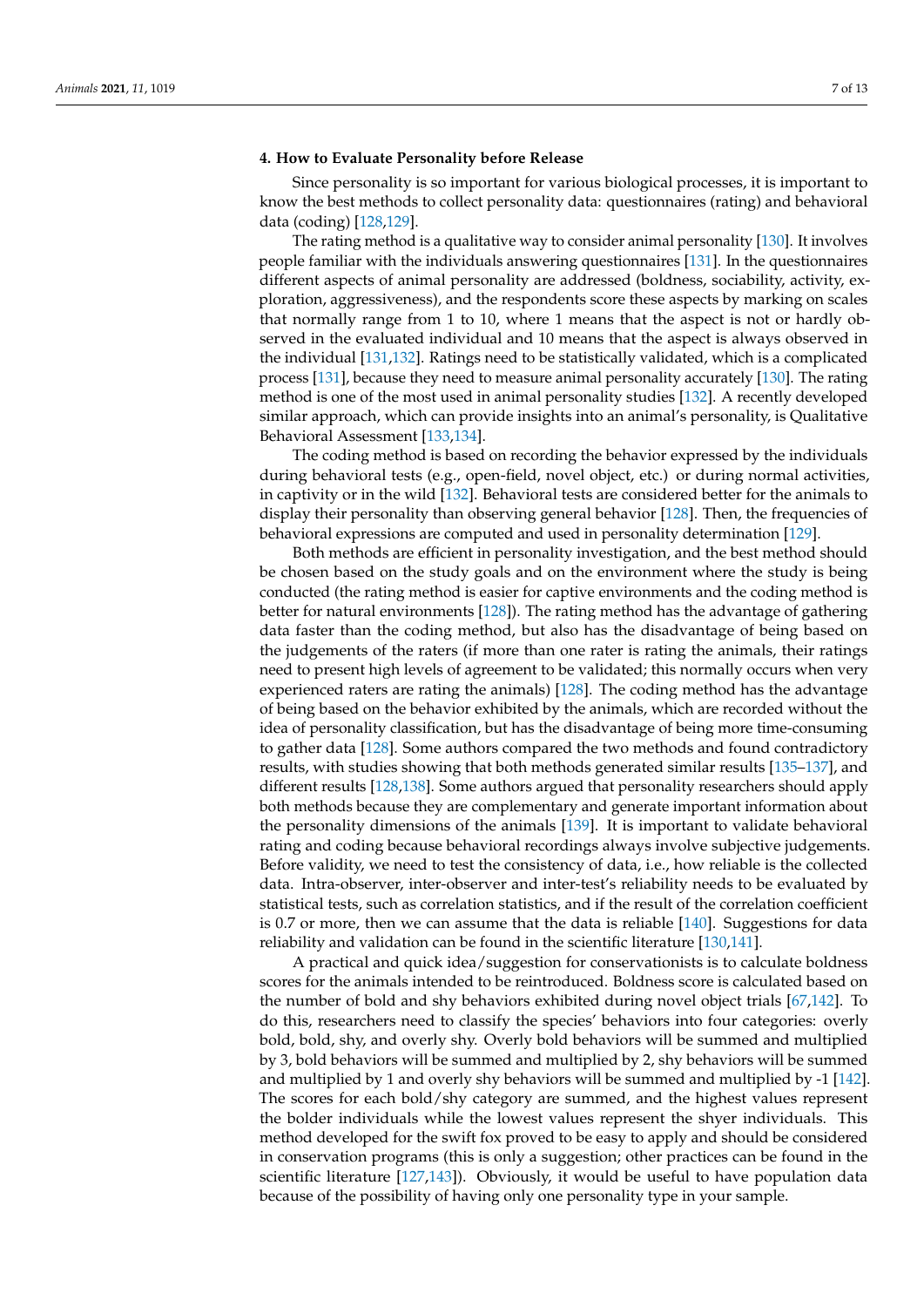# **5. Conclusions**

Animal personality studies are being applied to animal conservation studies. The evaluation of the influence of birth places, parent personality, stress resilience, and risk assessment can be important to select the best individuals to be released. Behavioral tests, such the novel object test, should be implemented to discriminate personality aspects of the individuals, such as boldness and aggressiveness. Personality studies could help conservation programs to increase their success rate.

**Author Contributions:** C.S.d.A. and R.J.Y., conceived the revision, drafted the manuscript and revised the manuscript. All authors have read and agreed to the published version of the manuscript.

**Funding:** This study received no funding.

**Institutional Review Board Statement:** Not applicable.

**Informed Consent Statement:** Not applicable.

**Data Availability Statement:** No dataset was created.

**Conflicts of Interest:** The authors declare no conflict of interest.

# **References**

- <span id="page-8-0"></span>1. Pimm, S.L.; Jenkins, C.N.; Abell, R.; Brooks, T.M.; Gittleman, J.L.; Joppa, L.N.; Raven, P.H.; Roberts, C.M.; Sexton, J.O. The biodiversity of species and their rates of extinction, distribution, and protection. *Science* **2014**, *344*, 1246752. [\[CrossRef\]](http://doi.org/10.1126/science.1246752)
- <span id="page-8-1"></span>2. Griffith, B.; Scott, J.M.; Carpenter, J.W.; Reed, C. Translocation as a Species Conservation Tool: Status and Strategy. *Science* **1989**, *245*, 477–480. [\[CrossRef\]](http://doi.org/10.1126/science.245.4917.477) [\[PubMed\]](http://www.ncbi.nlm.nih.gov/pubmed/17750257)
- 3. Berger-Tal, O.; Blumstein, D.T.; Swaisgood, R.R. Conservation translocations: A review of common difficulties and promising directions. *Anim. Conserv.* **2020**, *23*, 121–131. [\[CrossRef\]](http://doi.org/10.1111/acv.12534)
- 4. Benjamin-Fink, N.; Reilly, B.K. Conservation implications of wildlife translocations; The state's ability to act as conservation units for wildebeest populations in South Africa. *Glob. Ecol. Conserv.* **2017**, *12*, 46–58. [\[CrossRef\]](http://doi.org/10.1016/j.gecco.2017.08.008)
- <span id="page-8-2"></span>5. Seddon, P.J.; Strauss, W.M.; Innes, J. Animal Translocations: What are they and why do we do them. In *Reintroduction Biology: Integrating Science and Management*; Blackwell Publishing Ltd.: Hoboken, NJ, USA, 2012; pp. 1–32. [\[CrossRef\]](http://doi.org/10.1002/9781444355833.ch1)
- <span id="page-8-3"></span>6. Minterr, B.A.; Collins, J.P. *Guidelines for Reintroductions and Other Conservation Translocations*; International Union for Conservation of Nature (IUCN): Gland, Switzerland, 2010; Volume 20, ISBN 9782831716091.
- <span id="page-8-4"></span>7. Resende, P.S.; Viana–Junior, A.B.; Young, R.J.; De Azevedo, C.S. A global review of animal translocation programs. *Anim. Biodivers. Conserv.* **2020**, *2*, 221–232. [\[CrossRef\]](http://doi.org/10.32800/abc.2020.43.0221)
- 8. Fischer, J.; Lindenmayer, D. An assessment of the published results of animal relocations. *Biol. Conserv.* **2000**, *96*, 1–11. [\[CrossRef\]](http://doi.org/10.1016/S0006-3207(00)00048-3)
- <span id="page-8-5"></span>9. Wolf, C.M.; Garland, T.; Griffith, B. Predictors of avian and mammalian translocation success: Reanalysis with phylogenetically independent contrasts. *Biol. Conserv.* **1998**, *86*, 243–255. [\[CrossRef\]](http://doi.org/10.1016/S0006-3207(97)00179-1)
- <span id="page-8-6"></span>10. Oro, D.; Martínez-Abraín, A.; Villuendas, E.; Sarzo, B.; Mínguez, E.; Carda, J.; Genovart, M. Lessons from a failed translocation program with a seabird species: Determinants of success and conservation value. *Biol. Conserv.* **2011**, *144*, 851–858. [\[CrossRef\]](http://doi.org/10.1016/j.biocon.2010.11.018)
- 11. Rummel, L.; Martínez-Abraín, A.; Mayol, J.; Ruiz-Olmo, J.; Mañas, F.; Jiménez, J.; Gómez, J.A.; Oro, D. Use of wild–caught individuals as a key factor for success in vertebrate translocations. *Anim. Biodivers. Conserv.* **2016**, *39*, 207–219. [\[CrossRef\]](http://doi.org/10.32800/abc.2016.39.0207)
- <span id="page-8-7"></span>12. Goldenberg, S.Z.; Owen, M.A.; Brown, J.L.; Wittemyer, G.; Oo, Z.M.; Leimgruber, P. Increasing conservation translocation success by building social functionality in released populations. *Glob. Ecol. Conserv.* **2019**, *18*, e00604. [\[CrossRef\]](http://doi.org/10.1016/j.gecco.2019.e00604)
- <span id="page-8-8"></span>13. Greggor, A.L.; Berger-Tal, O.; Blumstein, D.T.; Angeloni, L.; Bessa-Gomes, C.; Blackwell, B.F.; Clair, C.C.S.; Crooks, K.; De Silva, S.; Fernández-Juricic, E.; et al. Research Priorities from Animal Behaviour for Maximising Conservation Progress. *Trends Ecol. Evol.* **2016**, *31*, 953–964. [\[CrossRef\]](http://doi.org/10.1016/j.tree.2016.09.001)
- 14. Berger-Tal, O.; Polak, T.; Oron, A.; Lubin, Y.; Kotler, B.P.; Saltz, D. Integrating animal behavior and conservation biology: A conceptual framework. *Behav. Ecol.* **2011**, *22*, 236–239. [\[CrossRef\]](http://doi.org/10.1093/beheco/arq224)
- <span id="page-8-9"></span>15. Berger-Tal, O.; Blumstein, D.T.; Carroll, S.; Fisher, R.N.; Mesnick, S.L.; Owen, M.A.; Saltz, D.; Claire, C.C.S.; Swaisgood, R.R. A systematic survey of the integration of animal behavior into conservation. *Conserv. Biol.* **2016**, *30*, 744–753. [\[CrossRef\]](http://doi.org/10.1111/cobi.12654)
- <span id="page-8-10"></span>16. Shier, D. Manipulating animal behavior to ensure reintroduction success. *Conservation Behavior* **2016**, 275–304. [\[CrossRef\]](http://doi.org/10.1017/cbo9781139627078.014)
- 17. Greggor, A.L.; Blumstein, D.T.; Wong, B.B.M.; Berger-Tal, O. Using animal behavior in conservation management: A series of systematic reviews and maps. *Environ. Evid.* **2019**, *8*, 23. [\[CrossRef\]](http://doi.org/10.1186/s13750-019-0164-4)
- <span id="page-8-11"></span>18. Angeloni, L.; Schlaepfer, M.A.; Lawler, J.J.; Crooks, K.R. A reassessment of the interface between conservation and behaviour. *Anim. Behav.* **2008**, *75*, 731–737. [\[CrossRef\]](http://doi.org/10.1016/j.anbehav.2007.08.007)
- <span id="page-8-12"></span>19. Campbell, C.O.; Cheyne, S.M.; Rawson, B.M. *Best Practice Guidelines for the Rehabilitation and Translocation of Gibbons*; International Union for Conservation of Nature (IUCN): Gland, Switzerland, 2015; ISBN 9782831717203.
- <span id="page-8-13"></span>20. Moseby, K.E.; Hill, B.M.; Lavery, T.H. Tailoring Release Protocols to Individual Species and Sites: One Size Does Not Fit All. *PLoS ONE* **2014**, *9*, e99753. [\[CrossRef\]](http://doi.org/10.1371/journal.pone.0099753)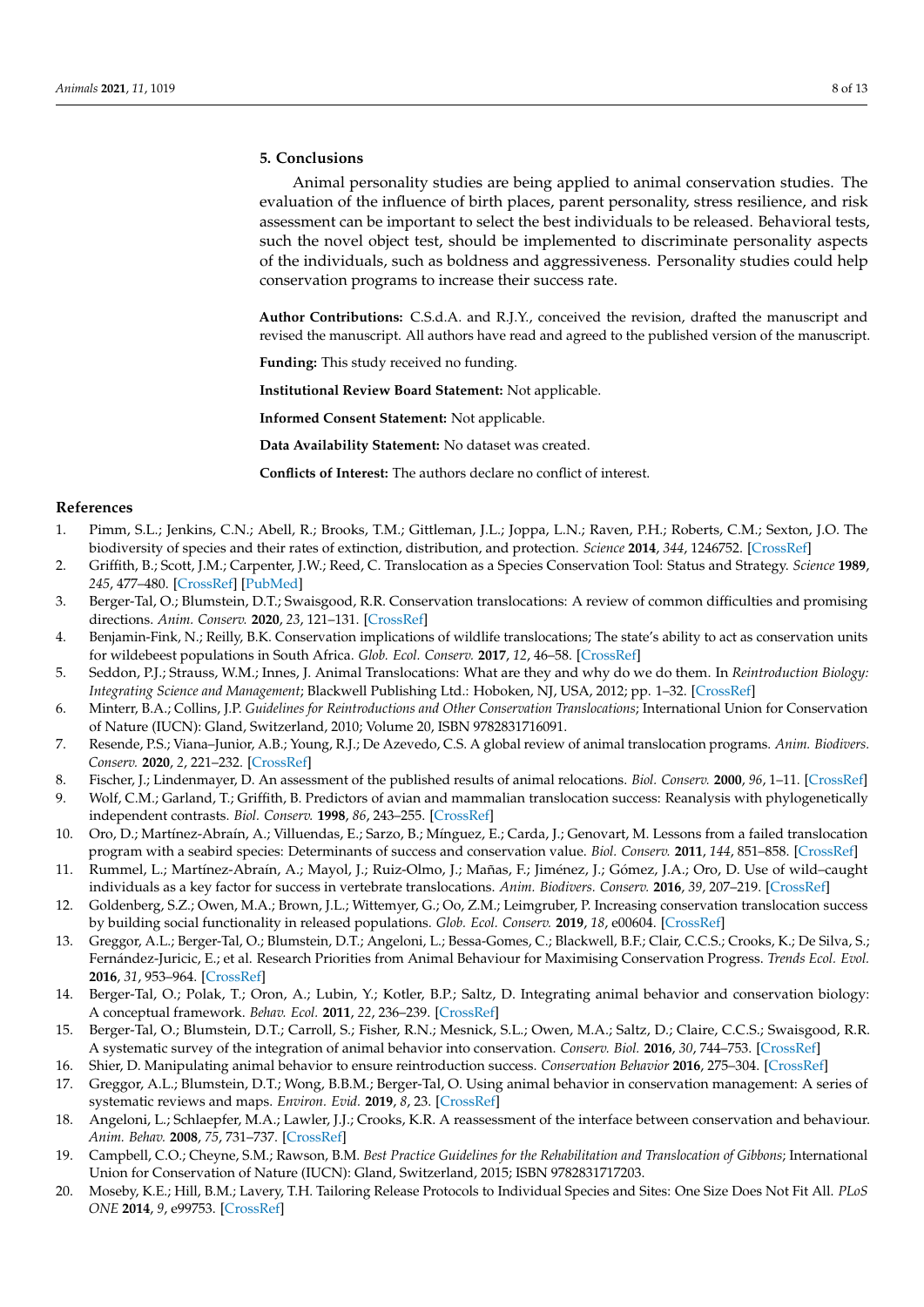- <span id="page-9-0"></span>21. Tetzlaff, S.J.; Sperry, J.H.; DeGregorio, B.A. Effects of antipredator training, environmental enrichment, and soft release on wildlife translocations: A review and meta-analysis. *Biol. Conserv.* **2019**, *236*, 324–331. [\[CrossRef\]](http://doi.org/10.1016/j.biocon.2019.05.054)
- <span id="page-9-1"></span>22. Alonso, R.; Orejas, P.; Lopes, F.; Sanz, C. Pre-release training of juvenile little owls *Athene noctua* to avoid predation. *Anim. Biodivers. Conserv.* **2011**, *34*, 389–393.
- <span id="page-9-2"></span>23. Ebrahimi, M.; Bull, C.; Bull, M. Food supplementation reduces post-release dispersal during simulated translocation of the Endangered pygmy bluetongue lizard *Tiliqua adelaidensis*. *Endanger. Species Res.* **2012**, *18*, 169–178. [\[CrossRef\]](http://doi.org/10.3354/esr00446)
- <span id="page-9-3"></span>24. Lopes, A.R.S.; Rocha, M.S.; Mesquita, W.U.; Drumond, T.; Ferreira, N.F.; Camargos, R.A.L.; Vilela, D.A.R.; Azevedo, C.S. Translocation and Post-Release Monitoring of Captive-Raised Blue-fronted Amazons *Amazona aestiva*. *Acta Ornithol.* **2018**, *53*, 37–48. [\[CrossRef\]](http://doi.org/10.3161/00016454AO2018.53.1.004)
- <span id="page-9-4"></span>25. Vieira, B.P.; Fonseca, C.; Rocha, R.G. Critical steps to ensure the successful reintroduction of the Eurasian red squirrel. *Anim. Biodivers. Conserv.* **2015**, *38*, 49–58. [\[CrossRef\]](http://doi.org/10.32800/abc.2015.38.0049)
- <span id="page-9-5"></span>26. Jule, K.R.; Leaver, L.A.; Lea, S.E.G. The effects of captive experience on reintroduction survival in carnivores: A review and analysis. *Biol. Conserv.* **2008**, *141*, 355–363. [\[CrossRef\]](http://doi.org/10.1016/j.biocon.2007.11.007)
- 27. DeGregorio, B.A.; Weatherhead, P.J.; Tuberville, T.D.; Sperry, J.H. Time in captivity affects foraging behavior of ratsnakes: Implications for translocation. *Herpetol. Conserv. Biol.* **2013**, *8*, 581–590.
- <span id="page-9-6"></span>28. Burk, K. *How the Rehabilitation of Animals in Captivity Affects Survival Rates Upon Release: Focus on a Reintroduction Project with Amazonas vinacea*; University of British Columbia Library: Vancouver, BC, Canada, 2012.
- <span id="page-9-7"></span>29. Tenhumberg, B.; Tyre, A.J.; Shea, K.; Possingham, H.P. Linking Wild and Captive Populations to Maximize Species Persistence: Optimal Translocation Strategies. *Conserv. Biol.* **2004**, *18*, 1304–1314. [\[CrossRef\]](http://doi.org/10.1111/j.1523-1739.2004.00246.x)
- 30. Scott, J.M.; Carpenter, J.W. Release of Captive-Reared or Translocated Endangered Birds: What Do We Need to Know? *Auk* **1987**, *104*, 544–545. [\[CrossRef\]](http://doi.org/10.2307/4087562)
- <span id="page-9-8"></span>31. Brichieri-Colombi, T.A.; Lloyd, N.A.; McPherson, J.M.; Moehrenschlager, A. Limited contributions of released animals from zoos to North American conservation translocations. *Conserv. Biol.* **2018**, *33*, 33–39. [\[CrossRef\]](http://doi.org/10.1111/cobi.13160)
- <span id="page-9-9"></span>32. Robert, A. Captive breeding genetics and reintroduction success. *Biol. Conserv.* **2009**, *142*, 2915–2922. [\[CrossRef\]](http://doi.org/10.1016/j.biocon.2009.07.016)
- <span id="page-9-10"></span>33. Waples, K.A.; Stagoll, C.S. Ethical Issues in the Release of Animals from Captivity. *Bioscience* **1997**, *47*, 115–121. [\[CrossRef\]](http://doi.org/10.2307/1313022)
- <span id="page-9-11"></span>34. McPhee, M.E. Effects of captivity on response to a novel environment in the oldfield mouse (*Peromyscus polionotus* subgriseus). *Int. J. Comp. Psychol.* **2003**, *16*, 85–94.
- <span id="page-9-12"></span>35. Swaisgood, R.R. The conservation-welfare nexus in reintroduction programmes: A role for sensory ecology. *Anim. Welf.* **2010**, *19*, 125–137.
- <span id="page-9-13"></span>36. De Faria, C.M.; de Souza Sá, F.; Costa, D.D.L.; Da Silva, M.M.; Da Silva, B.C.; Young, R.J.; De Azevedo, C.S. Captive-born collared peccary (*Pecari tajacu*, Tayassuidae) fails to discriminate between predator and non-predator models. *Acta Ethologica* **2018**, *21*, 175–184. [\[CrossRef\]](http://doi.org/10.1007/s10211-018-0298-3)
- <span id="page-9-14"></span>37. De Azevedo, C.S.; Young, R.J.; Rodrigues, M. Failure of captive-born greater rheas (*Rhea americana*, Rheidae, Aves) to discriminate between predator and nonpredator models. *Acta Ethologica* **2012**, *15*, 179–185. [\[CrossRef\]](http://doi.org/10.1007/s10211-012-0124-2)
- <span id="page-9-15"></span>38. Martin, M.S.; Owen, M.; Wintle, N.J.P.; Zhang, G.; Zhang, H.; Swaisgood, R.R. Stereotypic behaviour predicts reproductive performance and litter sex ratio in giant pandas. *Sci. Rep.* **2020**, *10*, 1–12. [\[CrossRef\]](http://doi.org/10.1038/s41598-020-63763-5)
- 39. Vickery, S.S.; Mason, G.J. Behavioural persistence in captive bears and its implication for reintroduction. *Ursus* **2003**, *14*, 35–43.
- <span id="page-9-16"></span>40. Chudeau, K.R.; Johnson, S.P.; Caine, N.G. Enrichment reduces stereotypical behaviors and improves foraging development in rehabilitating Eastern Pacific Harbor Seals (*Phoca vitulina richardii*). *Appl. Anim. Behav. Sci.* **2019**, *219*, 104830. [\[CrossRef\]](http://doi.org/10.1016/j.applanim.2019.07.001)
- <span id="page-9-17"></span>41. McDougall, P.T.; Reale, D.; Sol, D.; Reader, S.M. Wildlife conservation and animal temperament: Causes and consequences of evolutionary change for captive, reintroduced, and wild populations. *Anim. Conserv.* **2006**, *9*, 39–48. [\[CrossRef\]](http://doi.org/10.1111/j.1469-1795.2005.00004.x)
- <span id="page-9-18"></span>42. Melfi, V. Is training zoo animals enriching? *Appl. Anim. Behav. Sci.* **2013**, *147*, 299–305. [\[CrossRef\]](http://doi.org/10.1016/j.applanim.2013.04.011)
- <span id="page-9-19"></span>43. Griffin, A.S.; Blumstein, D.T.; Evans, C.S. Training Captive-Bred or Translocated Animals to Avoid Predators. *Conserv. Biol.* **2000**, *14*, 1317–1326. [\[CrossRef\]](http://doi.org/10.1046/j.1523-1739.2000.99326.x)
- <span id="page-9-25"></span>44. De Faria, C.M.; de Souza Sá, F.; Lovenstain Costa, D.D.; da Silva, M.M.; da Silva, B.C.; Young, R.J.; de Azevedo, C.S. Captive-born collared peccaries learning about their predators: Lessons learnt but not remembered. *Behav. Process.* **2020**, *171*, 104031. [\[CrossRef\]](http://doi.org/10.1016/j.beproc.2019.104031) [\[PubMed\]](http://www.ncbi.nlm.nih.gov/pubmed/31899275)
- <span id="page-9-20"></span>45. De Azevedo, C.S.; Young, R.J. Behavioural responses of captive-born greater rheas *Rhea americana* Linnaeus (Rheiformes, Rheidae) submitted to antipredator training. *Rev. Bras. Zool.* **2006**, *23*, 186–193. [\[CrossRef\]](http://doi.org/10.1590/S0101-81752006000100010)
- <span id="page-9-21"></span>46. Akhund-Zade, J.; Ho, S.; O'Leary, C.; De Bivort, B. The effect of environmental enrichment on behavioral variability depends on genotype, behavior, and type of enrichment. *J. Exp. Biol.* **2019**, *222*, jeb202234. [\[CrossRef\]](http://doi.org/10.1242/jeb.202234)
- <span id="page-9-22"></span>47. Miller, L.J.; Vicino, G.A.; Sheftel, J.; Lauderdale, L.K. Behavioral Diversity as a Potential Indicator of Positive Animal Welfare. *Animals* **2020**, *10*, 1211. [\[CrossRef\]](http://doi.org/10.3390/ani10071211)
- <span id="page-9-23"></span>48. Amaya-Villarreal, Á.M.; Estrada, A.; Vargas-Ramírez, N. Use of Wild Foods During the Rainy Season by a Reintroduced Population of Scarlet Macaws (*Ara macao cyanoptera*) in Palenque, Mexico. *Trop. Conserv. Sci.* **2015**, *8*, 455–478. [\[CrossRef\]](http://doi.org/10.1177/194008291500800211)
- <span id="page-9-24"></span>49. Haage, M.; Maran, T.; Bergvall, U.A.; Elmhagen, B.; Angerbjörn, A. The influence of spatiotemporal conditions and personality on survival in reintroductions–evolutionary implications. *Oecologia* **2017**, *183*, 45–56. [\[CrossRef\]](http://doi.org/10.1007/s00442-016-3740-0) [\[PubMed\]](http://www.ncbi.nlm.nih.gov/pubmed/27722799)
- 50. De Azevedo, C.S.; Young, R.J. Shyness and boldness in greater rheas *Rhea americana* Linnaeus (Rheiformes, Rheidae): The effects of antipredator training on the personality of the birds. *Rev. Bras. Zool.* **2006**, *23*, 202–210. [\[CrossRef\]](http://doi.org/10.1590/S0101-81752006000100012)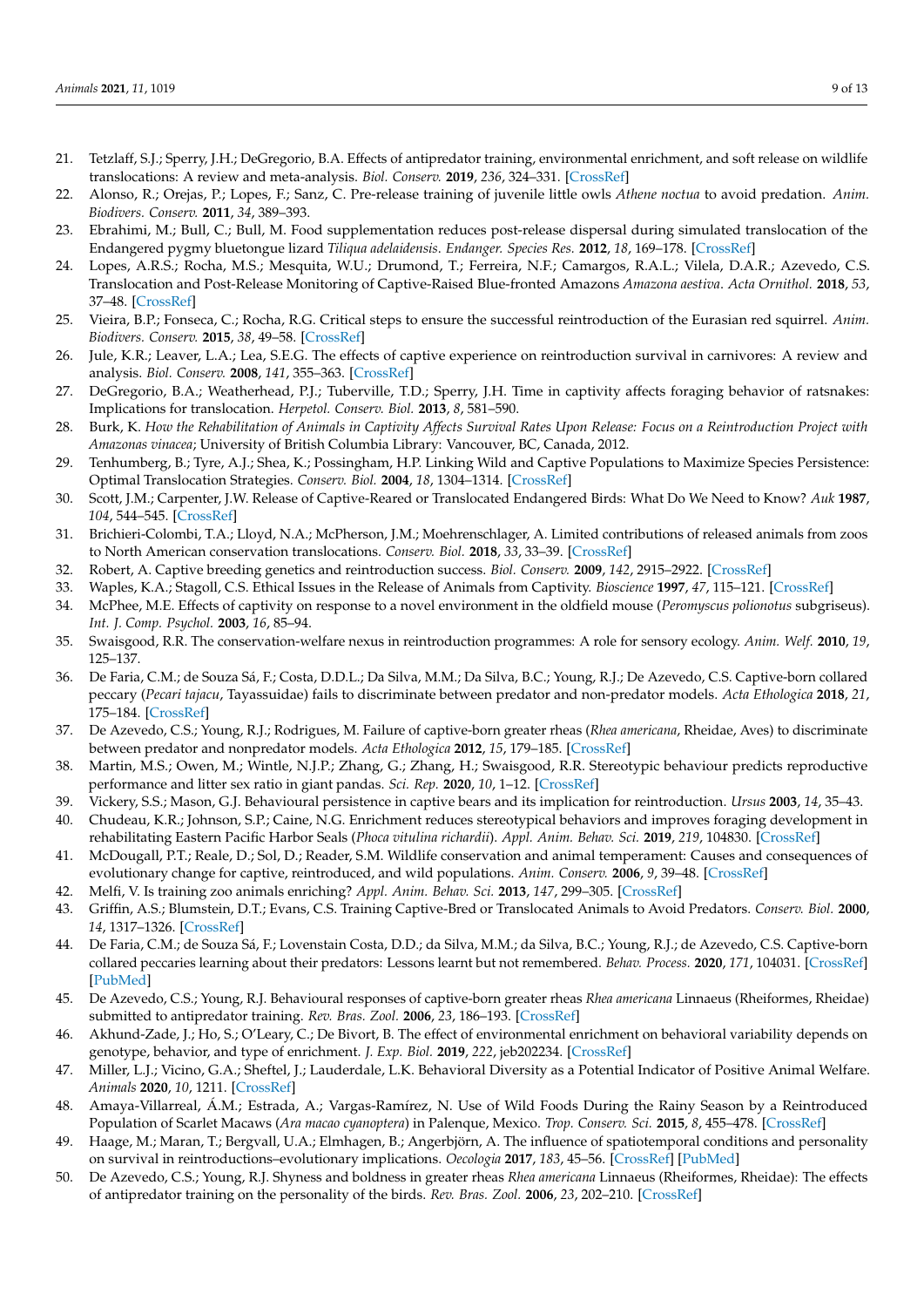- <span id="page-10-0"></span>51. Merrick, M.J.; Koprowski, J.L. Should we consider individual behavior differences in applied wildlife conservation studies? *Biol. Conserv.* **2017**, *209*, 34–44. [\[CrossRef\]](http://doi.org/10.1016/j.biocon.2017.01.021)
- <span id="page-10-1"></span>52. Réale, D.; Reader, S.M.; Sol, D.; McDougall, P.T.; Dingemanse, N.J. Integrating animal temperament within ecology and evolution. *Biol. Rev.* **2007**, *82*, 291–318. [\[CrossRef\]](http://doi.org/10.1111/j.1469-185X.2007.00010.x)
- 53. Stamps, J.; Groothuis, T.G.G. The development of animal personality: Relevance, concepts and perspectives. *Biol. Rev.* **2010**, *85*, 301–325. [\[CrossRef\]](http://doi.org/10.1111/j.1469-185X.2009.00103.x)
- <span id="page-10-2"></span>54. Carere, C.; Maestripieri, D. *Animal Personalities: Behavior, Physiology, and Evolution*, 1st ed.; The University of Chicago Press: Chicago, IL, USA, 2013.
- <span id="page-10-3"></span>55. Gosling, S.D.; John, O.P. Personality Dimensions in Nonhuman Animals. *Curr. Dir. Psychol. Sci.* **1999**, *8*, 69–75. [\[CrossRef\]](http://doi.org/10.1111/1467-8721.00017)
- <span id="page-10-4"></span>56. Weiss, A. Personality Traits: A View from the Animal Kingdom. *J. Personal.* **2018**, *86*, 12–22. [\[CrossRef\]](http://doi.org/10.1111/jopy.12310) [\[PubMed\]](http://www.ncbi.nlm.nih.gov/pubmed/28236301)
- <span id="page-10-5"></span>57. Mooney, A.; Conde, D.A.; Healy, K.; Buckley, Y.M. A system wide approach to managing zoo collections for visitor attendance and in situ conservation. *Nat. Commun.* **2020**, *11*, 1–8. [\[CrossRef\]](http://doi.org/10.1038/s41467-020-14303-2)
- 58. Sampaio, M.B.; Schiel, N.; Souto, A. From exploitation to conservation: A historical analysis of zoos and their functions in human societies. *Ethnobiol. Conserv.* **2020**, *9*, 1–32. [\[CrossRef\]](http://doi.org/10.15451/ec2020-01-9.02-1-32)
- <span id="page-10-6"></span>59. Cuarón, A.D. Further role of zoos in conservation: Monitoring wildlife use and the dilemma of receiving donated and confiscated animals. *Zoo Biol.* **2005**, *24*, 115–124. [\[CrossRef\]](http://doi.org/10.1002/zoo.20040)
- <span id="page-10-7"></span>60. Kierulff, M.C.M.; Ruiz-Miranda, C.R.; de Oliveira, P.P.; Beck, B.B.; Martins, A.; Dietz, J.M.; Rambaldi, D.M.; Baker, A.J. The Golden lion tamarin Leontopithecus rosalia: A conservation success story. *Int. Zoo Yearb.* **2012**, *46*, 36–45. [\[CrossRef\]](http://doi.org/10.1111/j.1748-1090.2012.00170.x)
- <span id="page-10-8"></span>61. Jachowski, D.S.; Lockhart, J.M. Reintroducing the Black—Footed Ferret Mustela nigripes to the Great Plains of North America. *Small Carniv. Conserv.* **2009**, *41*, 58–64.
- <span id="page-10-9"></span>62. Harding, L.E.; Abu-Eid, O.F.; Hamidan, N.; Al Sha'Lan, A. Reintroduction of the Arabian oryx *Oryx leucoryx* in Jordan: War and redemption. *Oryx* **2007**, *41*, 478–487. [\[CrossRef\]](http://doi.org/10.1017/S0030605307005029)
- <span id="page-10-10"></span>63. Sorenson, K.J.; Burnett, L.J.; Stake, M.M. Restoring a Bald Eagle Breeding Population in Central California and Monitoring 25 Years of Regional Population Growth. *J. Raptor Res.* **2017**, *51*, 145–152. [\[CrossRef\]](http://doi.org/10.3356/JRR-16-35.1)
- <span id="page-10-11"></span>64. Bajomi, B.; Pullin, A.S.; Stewart, G.B.; Takács-Sánta, A. Bias and dispersal in the animal reintroduction literature. *Oryx* **2010**, *44*, 358–365. [\[CrossRef\]](http://doi.org/10.1017/S0030605310000281)
- <span id="page-10-12"></span>65. Seddon, P.J.; Soorae, P.S.; Launay, F. Taxonomic bias in reintroduction projects. *Anim. Conserv.* **2005**, *8*, 51–58. [\[CrossRef\]](http://doi.org/10.1017/S1367943004001799)
- <span id="page-10-13"></span>66. Bremner-Harrison, S.; Prodohl, P.A.; Elwood, R.W. Behavioural trait assessment as a release criterion: Boldness predicts early death in a reintroduction programme of captive-bred swift fox (*Vulpes velox*). *Anim. Conserv.* **2004**, *7*, 313–320. [\[CrossRef\]](http://doi.org/10.1017/S1367943004001490)
- <span id="page-10-14"></span>67. De Azevedo, C.S.; Rodrigues, L.S.F.; Fontenelle, J.C.R. Important tools for Amazon Parrot reintroduction programs. *Rev. Bras. Ornitol.* **2017**, *25*, 1–11. [\[CrossRef\]](http://doi.org/10.1007/BF03544370)
- <span id="page-10-16"></span>68. Allard, S.; Fuller, G.; Torgerson-White, L.; Starking, M.D.; Yoder-Nowak, T. Personality in Zoo-Hatched Blanding's Turtles Affects Behavior and Survival After Reintroduction into the Wild. *Front. Psychol.* **2019**, *10*. [\[CrossRef\]](http://doi.org/10.3389/fpsyg.2019.02324) [\[PubMed\]](http://www.ncbi.nlm.nih.gov/pubmed/31681114)
- <span id="page-10-15"></span>69. Richardson, K.M.; Parlato, E.H.; Walker, L.K.; Parker, K.A.; Ewen, J.G.; Armstrong, D.P. Links between personality, early natal nutrition and survival of a threatened bird. *Philos. Trans. R. Soc. B Biol. Sci.* **2019**, *374*, 20190373. [\[CrossRef\]](http://doi.org/10.1098/rstb.2019.0373)
- <span id="page-10-17"></span>70. May, T.M.; Page, M.J.; Fleming, P.A. Predicting survivors: Animal temperament and translocation. *Behav. Ecol.* **2016**, *27*, 969–977. [\[CrossRef\]](http://doi.org/10.1093/beheco/arv242)
- <span id="page-10-18"></span>71. Herdegen-Radwan, M. Bolder guppies do not have more mating partners, yet sire more offspring. *BMC Evol. Biol.* **2019**, *19*, 1–7. [\[CrossRef\]](http://doi.org/10.1186/s12862-019-1539-4) [\[PubMed\]](http://www.ncbi.nlm.nih.gov/pubmed/31726971)
- <span id="page-10-19"></span>72. Schuett, W.; Tregenza, T.; Dall, S.R.X. Sexual selection and animal personality. *Biol. Rev.* **2010**, *85*, 217–246. [\[CrossRef\]](http://doi.org/10.1111/j.1469-185X.2009.00101.x)
- <span id="page-10-20"></span>73. Wilson, A.D.M.; Binder, T.R.; McGrath, K.P.; Cooke, S.J.; Godin, J.J. Capture technique and fish personality: Angling targets timid bluegill sunfish, *Lepomis macrochirus*. *Can. J. Fish. Aquat. Sci.* **2011**, *68*, 749–757. [\[CrossRef\]](http://doi.org/10.1139/f2011-019)
- 74. Kelleher, S.R.; Silla, A.J.; Byrne, P.G. Animal personality and behavioral syndromes in amphibians: A review of the evidence, experimental approaches, and implications for conservation. *Behav. Ecol. Sociobiol.* **2018**, *72*, 79. [\[CrossRef\]](http://doi.org/10.1007/s00265-018-2493-7)
- <span id="page-10-21"></span>75. Smith, B.R.; Blumstein, D.T. Animal personalities and conservation biology: The importance of behavioral diversity. In *Animal Personalities: Behavior, Physiology, and Evolution*; Carere, C., Maestripieri, D., Eds.; University of Chicago Press: Chicago, IL, USA, 2013; pp. 379–411.
- <span id="page-10-22"></span>76. Sinn, D.L.; Cawthen, L.; Jones, S.M.; Pukk, C.; Jones, M.E. Boldness towards novelty and translocation success in captive-raised, orphaned Tasmanian devils. *Zoo Biol.* **2013**, *33*, 36–48. [\[CrossRef\]](http://doi.org/10.1002/zoo.21108)
- <span id="page-10-23"></span>77. Sinn, D.L.; Moltschaniwskyj, N.A.; Wapstra, E.; Dall, S.R.X. Are behavioral syndromes invariant? Spatiotemporal variation in shy/bold behavior in squid. *Behav. Ecol. Sociobiol.* **2009**, *64*, 693–702. [\[CrossRef\]](http://doi.org/10.1007/s00265-009-0887-2)
- 78. Dingemanse, N.J.; Both, C.; Drent, P.J.; Tinbergen, J.M. Fitness consequences of avian personalities in a fluctuating environment. *Proc. R. Soc. B Biol. Sci.* **2004**, *271*, 847–852. [\[CrossRef\]](http://doi.org/10.1098/rspb.2004.2680)
- <span id="page-10-26"></span>79. Mathot, K.J.; Wright, J.; Kempenaers, B.; Dingemanse, N.J. Adaptive strategies for managing uncertainty may explain personalityrelated differences in behavioural plasticity. *Oikos* **2012**, *121*, 1009–1020. [\[CrossRef\]](http://doi.org/10.1111/j.1600-0706.2012.20339.x)
- <span id="page-10-24"></span>80. Dingemanse, N.J.; Réale, D. Natural selection and animal personality. *Behaviour* **2005**, *142*, 1159–1184. [\[CrossRef\]](http://doi.org/10.1163/156853905774539445)
- <span id="page-10-25"></span>81. Lopes, A.R.S.; Rocha, M.S.; Junior, M.G.J.; Mesquita, W.U.; Silva, G.G.G.R.; Vilela, D.A.R.; Azevedo, C.S. The influence of anti-predator training, personality and sex in the behavior, dispersion and survival rates of translocated captive-raised parrots. *Glob. Ecol. Conserv.* **2017**, *11*, 146–157. [\[CrossRef\]](http://doi.org/10.1016/j.gecco.2017.05.001)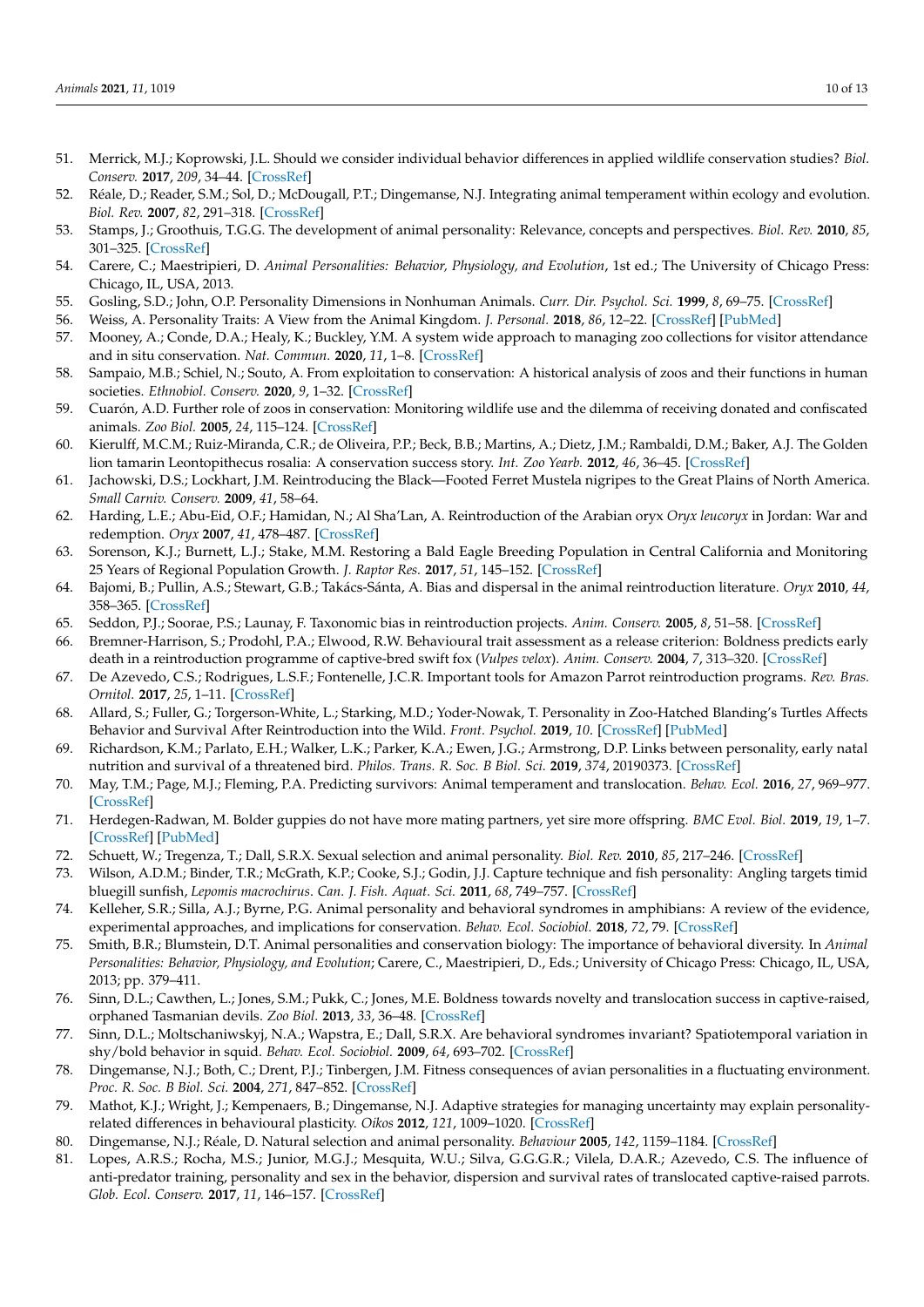- <span id="page-11-0"></span>82. van den Berg, P.; Weissing, F.J. William von Hippel 12. In *Evolutionary Perspectives on Social Psychology*; Zeigler-Hill, V., Welling, L.L.M., Shackelford, T.K., Eds.; Springer: Cham, Switzerland, 2015; pp. 149–158. ISBN 9783319126975.
- <span id="page-11-1"></span>83. Ericsson, R.J.; Langevin, C.N.; Nishino, M. Isolation of Fractions rich in Human Y Sperm. *Nat. Cell Biol.* **1973**, *246*, 421–424. [\[CrossRef\]](http://doi.org/10.1038/246421a0)
- <span id="page-11-2"></span>84. Watters, J.V.; Sih, A. The mix matters: Behavioural types and group dynamics in water striders. *Behaviour* **2005**, *142*, 1417–1431. [\[CrossRef\]](http://doi.org/10.1163/156853905774539454)
- <span id="page-11-3"></span>85. Wolf, M.; Weissing, F.J. Animal personalities: Consequences for ecology and evolution. *Trends Ecol. Evol.* **2012**, *27*, 452–461. [\[CrossRef\]](http://doi.org/10.1016/j.tree.2012.05.001)
- <span id="page-11-4"></span>86. Van Oers, K.; Mueller, J.C. Evolutionary genomics of animal personality. *Philos. Trans. R. Soc. B Biol. Sci.* **2010**, *365*, 3991–4000. [\[CrossRef\]](http://doi.org/10.1098/rstb.2010.0178)
- 87. Van Oers, K.; Sinn, D.L. Quantitative and molecular genetics of animal personality. In *Animal Personalities: Behavior, Physiology, and Evolution*; Carere, C., Maestripieri, D., Eds.; University of Chicago Press: Chicago, IL, USA, 2013; pp. 149–200.
- <span id="page-11-5"></span>88. Petelle, M.B.; Martin, J.G.A.; Blumstein, D.T. Heritability and genetic correlations of personality traits in a wild population of yellow-bellied marmots (*Marmota flaviventris*). *J. Evol. Biol.* **2015**, *28*, 1840–1848. [\[CrossRef\]](http://doi.org/10.1111/jeb.12700)
- <span id="page-11-6"></span>89. Cordero-Rivera, A. Behavioral Diversity (Ethodiversity): A Neglected Level in the Study of Biodiversity. *Front. Ecol. Evol.* **2017**, *5*, 7. [\[CrossRef\]](http://doi.org/10.3389/fevo.2017.00007)
- <span id="page-11-7"></span>90. Sih, A.; Mathot, K.J.; Moirón, M.; Montiglio, P.-O.; Wolf, M.; Dingemanse, N.J. Animal personality and state–behaviour feedbacks: A review and guide for empiricists. *Trends Ecol. Evol.* **2015**, *30*, 50–60. [\[CrossRef\]](http://doi.org/10.1016/j.tree.2014.11.004) [\[PubMed\]](http://www.ncbi.nlm.nih.gov/pubmed/25498413)
- <span id="page-11-8"></span>91. Moiron, M.; Laskowski, K.L.; Niemelä, P.T. Individual differences in behaviour explain variation in survival: A meta-analysis. *Ecol. Lett.* **2020**, *23*, 399–408. [\[CrossRef\]](http://doi.org/10.1111/ele.13438) [\[PubMed\]](http://www.ncbi.nlm.nih.gov/pubmed/31811699)
- <span id="page-11-9"></span>92. Bergmüller, R.; Taborsky, M. Animal personality due to social niche specialisation. *Trends Ecol. Evol.* **2010**, *25*, 504–511. [\[CrossRef\]](http://doi.org/10.1016/j.tree.2010.06.012)
- <span id="page-11-10"></span>93. Von Merten, S.; Zwolak, R.; Rychlik, L. Social personality: A more social shrew species exhibits stronger differences in personality types. *Anim. Behav.* **2017**, *127*, 125–134. [\[CrossRef\]](http://doi.org/10.1016/j.anbehav.2017.02.021)
- <span id="page-11-11"></span>94. Laskowski, K.L.; Pruitt, J.N. Evidence of social niche construction: Persistent and repeated social interactions generate stronger personalities in a social spider. *Philos. Trans. R. Soc. B Biol. Sci.* **2014**, *281*, 20133166. [\[CrossRef\]](http://doi.org/10.1098/rspb.2013.3166)
- <span id="page-11-12"></span>95. Castanheira, M.F.; Cerqueira, M.; Millot, S.; Gonçalves, R.A.; Oliveira, C.C.V.; Conceição, L.E.C.; Martins, C.I.M. Are personality traits consistent in fish?—The influence of social context. *Appl. Anim. Behav. Sci.* **2016**, *178*, 96–101. [\[CrossRef\]](http://doi.org/10.1016/j.applanim.2016.02.004)
- <span id="page-11-13"></span>96. Jolles, J.W.; Taylor, B.A.; Manica, A. Recent social conditions affect boldness repeatability in individual sticklebacks. *Anim. Behav.* **2016**, *112*, 139–145. [\[CrossRef\]](http://doi.org/10.1016/j.anbehav.2015.12.010) [\[PubMed\]](http://www.ncbi.nlm.nih.gov/pubmed/26949265)
- <span id="page-11-14"></span>97. Gómez-Laplaza, L.M.; Morgan, E. Effects of short-term isolation on the locomotor activity of the angelfish (*Pterophyllum scalare*). *J. Comp. Psychol.* **1991**, *105*, 366–375. [\[CrossRef\]](http://doi.org/10.1037/0735-7036.105.4.366) [\[PubMed\]](http://www.ncbi.nlm.nih.gov/pubmed/1778069)
- <span id="page-11-15"></span>98. Patrick, S.C.; Pinaud, D.; Weimerskirch, H. Boldness predicts an individual's position along an exploration-exploitation foraging trade-off. *J. Anim. Ecol.* **2017**, *86*, 1257–1268. [\[CrossRef\]](http://doi.org/10.1111/1365-2656.12724) [\[PubMed\]](http://www.ncbi.nlm.nih.gov/pubmed/28646599)
- <span id="page-11-16"></span>99. Nakayama, S.; Stumpe, M.C.; Manica, A.; Johnstone, R.A. Experience overrides personality differences in the tendency to follow but not in the tendency to lead. *Philos. Trans. R. Soc. B Biol. Sci.* **2013**, *280*, 20131724. [\[CrossRef\]](http://doi.org/10.1098/rspb.2013.1724)
- <span id="page-11-17"></span>100. Duboscq, J.; Romano, V.; MacIntosh, A.; Sueur, C. Social Information Transmission in Animals: Lessons from Studies of Diffusion. *Front. Psychol.* **2016**, *7*, 1–15. [\[CrossRef\]](http://doi.org/10.3389/fpsyg.2016.01147) [\[PubMed\]](http://www.ncbi.nlm.nih.gov/pubmed/27540368)
- <span id="page-11-18"></span>101. Pouca, C.V.; Heinrich, D.; Huveneers, C.; Brown, C. Social learning in solitary juvenile sharks. *Anim. Behav.* **2020**, *159*, 21–27. [\[CrossRef\]](http://doi.org/10.1016/j.anbehav.2019.10.017)
- <span id="page-11-19"></span>102. Snijders, L.; Naguib, M. Chapter Eight—Communication in Animal Social Networks: A Missing Link. *Adv. Study Behav.* **2017**, *49*, 297–359. [\[CrossRef\]](http://doi.org/10.1016/bs.asb.2017.02.004)
- <span id="page-11-20"></span>103. Bratko, D.; Butkovi´c, A.; Hlupi´c, T.V. Heritability of Personality. *Psihol. teme* **2017**, *26*, 1–24. [\[CrossRef\]](http://doi.org/10.31820/pt.26.1.1)
- <span id="page-11-21"></span>104. Huang, P.; St. Mary, C.M.; Kimball, R.T. Habitat urbanization and stress response are primary predictors of personality variation in northern cardinals (*Cardinalis cardinalis*). *J. Urban Ecol.* **2020**, *6*, 1–13. [\[CrossRef\]](http://doi.org/10.1093/jue/juaa015)
- <span id="page-11-22"></span>105. Herborn, K.A.; Macleod, R.; Miles, W.T.S.; Schofield, A.N.B.; Alexander, L.; Arnold, K.E. Personality in captivity reflects personality in the wild. *Anim. Behav.* **2010**, *79*, 835–843. [\[CrossRef\]](http://doi.org/10.1016/j.anbehav.2009.12.026)
- <span id="page-11-23"></span>106. Reddon, A.R. Parental effects on animal personality. *Behav. Ecol.* **2012**, *23*, 242–245. [\[CrossRef\]](http://doi.org/10.1093/beheco/arr210)
- <span id="page-11-24"></span>107. Hertler, S.C. Beyond birth order: The biological logic of personality variation among siblings. *Cogent Psychol.* **2017**, *4*, 1325570. [\[CrossRef\]](http://doi.org/10.1080/23311908.2017.1325570)
- <span id="page-11-25"></span>108. Zajitschek, S.; Herbert-Read, J.E.; Abbasi, N.M.; Zajitschek, F.; Immler, S. Paternal personality and social status influence offspring activity in zebrafish. *BMC Evol. Biol.* **2017**, *17*, 157. [\[CrossRef\]](http://doi.org/10.1186/s12862-017-1005-0)
- <span id="page-11-26"></span>109. Chira, A. How does parental personality influence offspring quality in animals? *Ann. For. Res.* **2014**, *57*, 347–362. [\[CrossRef\]](http://doi.org/10.15287/afr.2014.233)
- <span id="page-11-27"></span>110. Mutzel, A.; Dingemanse, N.J.; Araya-Ajoy, Y.G.; Kempenaers, B. Parental provisioning behaviour plays a key role in linking personality with reproductive success. *Philos. Trans. R. Soc. B Biol. Sci.* **2013**, *280*, 20131019. [\[CrossRef\]](http://doi.org/10.1098/rspb.2013.1019)
- <span id="page-11-28"></span>111. Baugh, A.T.; Senft, R.A.; Firke, M.; Lauder, A.; Schroeder, J.; Meddle, S.L.; Van Oers, K.; Hau, M. Risk-averse personalities have a systemically potentiated neuroendocrine stress axis: A multilevel experiment in Parus major. *Horm. Behav.* **2017**, *93*, 99–108. [\[CrossRef\]](http://doi.org/10.1016/j.yhbeh.2017.05.011)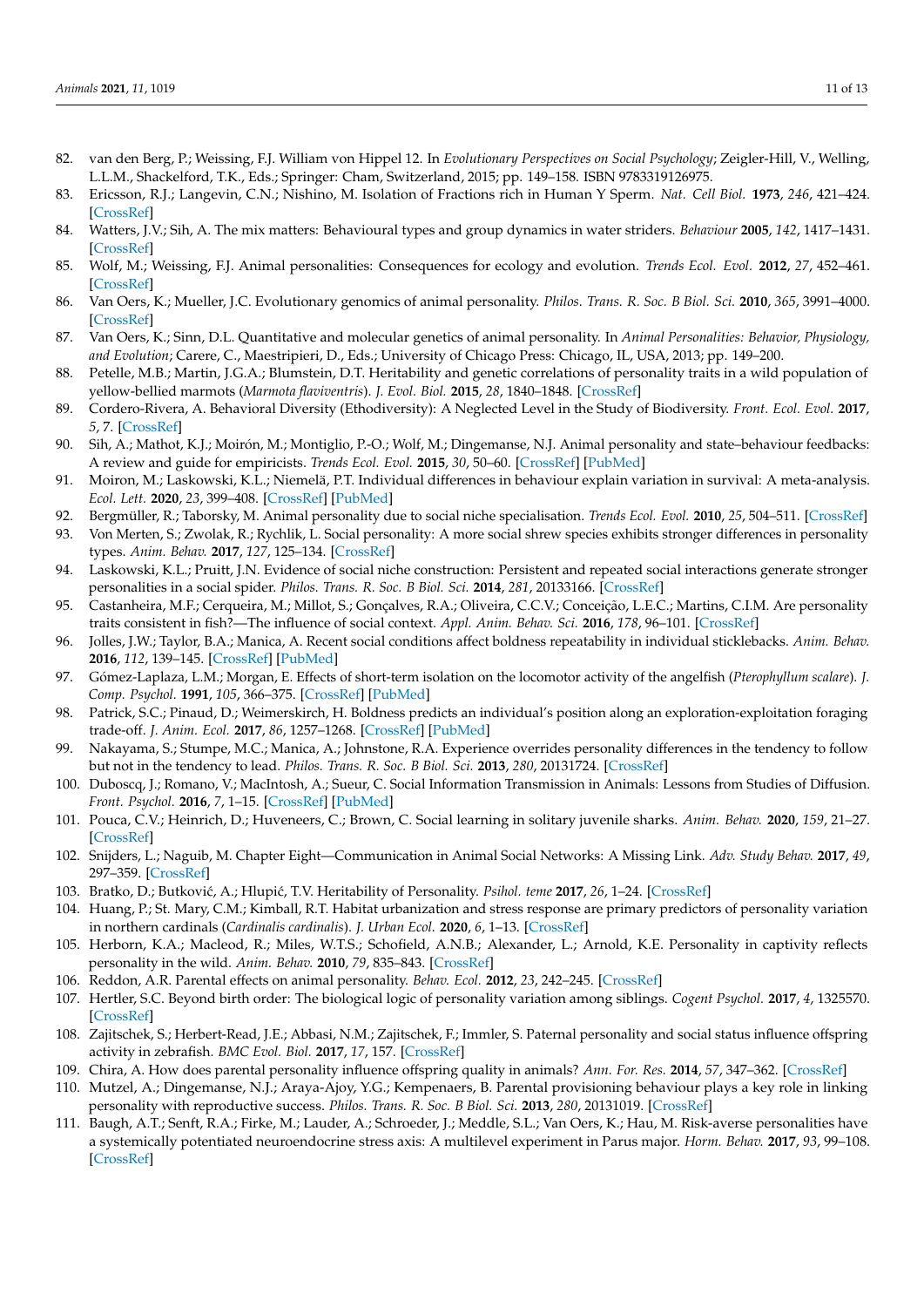- <span id="page-12-3"></span>112. Koolhaas, J.M.; Korte, S.M.; De Boer, S.F.; Van Der Vegt, B.J.; Van Reenen, C.G.; Hopster, H.; De Jong, I.C.; Ruis, M.A.W.; Blokhuis, H.J. Coping styles in animals: Current status in behavior and stress-physiology. *Neurosci. Biobehav. Rev.* **1999**, *23*, 925–935. [\[CrossRef\]](http://doi.org/10.1016/S0149-7634(99)00026-3)
- 113. Dickens, M.J.; Delehanty, D.J.; Romero, L.M. Stress: An inevitable component of animal translocation. *Biol. Conserv.* **2010**, *143*, 1329–1341. [\[CrossRef\]](http://doi.org/10.1016/j.biocon.2010.02.032)
- <span id="page-12-0"></span>114. Teixeira, C.P.; de Azevedo, C.S.; Mendl, M.; Cipreste, C.F.; Young, R.J. Revisiting translocation and reintroduction programmes: The importance of considering stress. *Anim. Behav.* **2007**, *73*, 1–13. [\[CrossRef\]](http://doi.org/10.1016/j.anbehav.2006.06.002)
- <span id="page-12-1"></span>115. Newberry, R.C. Environmental enrichment: Increasing the biological relevance of captive environments. *Appl. Anim. Behav. Sci.* **1995**, *44*, 229–243. [\[CrossRef\]](http://doi.org/10.1016/0168-1591(95)00616-Z)
- <span id="page-12-2"></span>116. Carere, C.; Van Oers, K. Shy and bold great tits (*Parus major*): Body temperature and breath rate in response to handling stress. *Physiol. Behav.* **2004**, *82*, 905–912. [\[CrossRef\]](http://doi.org/10.1016/S0031-9384(04)00312-9)
- <span id="page-12-4"></span>117. Carrete, M.; Tella, J.L. Individual consistency in flight initiation distances in burrowing owls: A new hypothesis on disturbanceinduced habitat selection. *Biol. Lett.* **2009**, *6*, 167–170. [\[CrossRef\]](http://doi.org/10.1098/rsbl.2009.0739) [\[PubMed\]](http://www.ncbi.nlm.nih.gov/pubmed/19864278)
- <span id="page-12-5"></span>118. Holtmann, B.; Santos, E.S.A.; Lara, C.E.; Nakagawa, S. Personality-matching habitat choice, rather than behavioural plasticity, is a likely driver of a phenotype–environment covariance. *Philos. Trans. R. Soc. B Biol. Sci.* **2017**, *284*, 20170943. [\[CrossRef\]](http://doi.org/10.1098/rspb.2017.0943)
- <span id="page-12-6"></span>119. Monceau, K.; Dechaume-Moncharmont, F.-X.; Moreau, J.; Lucas, C.; Capoduro, R.; Motreuil, S.; Moret, Y. Personality, immune response and reproductive success: An appraisal of the pace-of-life syndrome hypothesis. *J. Anim. Ecol.* **2017**, *86*, 932–942. [\[CrossRef\]](http://doi.org/10.1111/1365-2656.12684)
- 120. Carter, A.J.; Goldizen, A.W.; Tromp, S.A. Agamas exhibit behavioral syndromes: Bolder males bask and feed more but may suffer higher predation. *Behav. Ecol.* **2010**, *21*, 655–661. [\[CrossRef\]](http://doi.org/10.1093/beheco/arq036)
- <span id="page-12-7"></span>121. Both, C.; Dingemanse, N.J.; Drent, P.J.; Tinbergen, J.M. Pairs of extreme avian personalities have highest reproductive success. *J. Anim. Ecol.* **2005**, *74*, 667–674. [\[CrossRef\]](http://doi.org/10.1111/j.1365-2656.2005.00962.x)
- <span id="page-12-8"></span>122. Razal, C.; Pisacane, C.; Miller, L. Multifaceted Approach to Personality Assessment in Cheetahs (*Acinonyx jubatus*). *Anim. Behav. Cogn.* **2016**, *3*, 22–31. [\[CrossRef\]](http://doi.org/10.12966/abc.02.02.2016)
- <span id="page-12-9"></span>123. Ariyomo, T.O.; Watt, P.J. The effect of variation in boldness and aggressiveness on the reproductive success of zebrafish. *Anim. Behav.* **2012**, *83*, 41–46. [\[CrossRef\]](http://doi.org/10.1016/j.anbehav.2011.10.004)
- <span id="page-12-10"></span>124. Princée, F.P.G. *Exploring Studbooks for Wildlife Management and Conservation*; Springer: Cham, Switzerland, 2016; ISBN 978-3-319-50031-7.
- <span id="page-12-11"></span>125. Mellen, J.D. Factors influencing reproductive success in small captive exotic felids (*Felis* spp.): A multiple regression analysis. *Zoo Biol.* **1991**, *10*, 95–110. [\[CrossRef\]](http://doi.org/10.1002/zoo.1430100202)
- <span id="page-12-12"></span>126. Løvendahl, P.; Damgaard, L.H.; Nielsen, B.L.; Thodberg, K.; Su, G.; Rydhmer, L. Aggressive behaviour of sows at mixing and maternal behaviour are heritable and genetically correlated traits. *Livest. Prod. Sci.* **2005**, *93*, 73–85. [\[CrossRef\]](http://doi.org/10.1016/j.livprodsci.2004.11.008)
- <span id="page-12-13"></span>127. Watters, J.V.; Powell, D.M. Measuring Animal Personality for Use in Population Management in Zoos: Suggested Methods and Rationale. *Zoo Biol.* **2011**, *31*, 1–12. [\[CrossRef\]](http://doi.org/10.1002/zoo.20379)
- <span id="page-12-14"></span>128. Highfill, L.; Hanbury, D.; Kristiansen, R.; Kuczaj, S.; Watson, S. Rating vs. coding in animal personality research. *Zoo Biol.* **2009**, *29*, 509–516. [\[CrossRef\]](http://doi.org/10.1002/zoo.20279) [\[PubMed\]](http://www.ncbi.nlm.nih.gov/pubmed/19827135)
- <span id="page-12-15"></span>129. Inoue-Murayama, M.; Kawamura, S.; Weiss, A. *From Genes to Animal Behavior: Social Structures, Personalities, Communication by Color*; Springer: Tokyo, Japan, 2011.
- <span id="page-12-16"></span>130. Meagher, R.K. Observer ratings: Validity and value as a tool for animal welfare research. *Appl. Anim. Behav. Sci.* **2009**, *119*, 1–14. [\[CrossRef\]](http://doi.org/10.1016/j.applanim.2009.02.026)
- <span id="page-12-17"></span>131. Finkemeier, M.-A.; Langbein, J.; Puppe, B. Personality Research in Mammalian Farm Animals: Concepts, Measures, and Relationship to Welfare. *Front. Veter. Sci.* **2018**, *5*, 131. [\[CrossRef\]](http://doi.org/10.3389/fvets.2018.00131) [\[PubMed\]](http://www.ncbi.nlm.nih.gov/pubmed/30003083)
- <span id="page-12-18"></span>132. Powell, D.; Zoo, S.L. Applications of Personality to the Management and Conservation of Nonhuman Animals. In *From Genes to Animal Behavior*; Inoue-Murayama, M., Kawamura, S., Weiss, A., Eds.; Springer: Tokyo, Japan, 2015; pp. 185–199. ISBN 9784431538929.
- <span id="page-12-19"></span>133. Tetley, C.L.; O'Hara, S.J. Ratings of animal personality as a tool for improving the breeding, management and welfare of zoo mammals. *Anim. Welf.* **2012**, *21*, 463–476. [\[CrossRef\]](http://doi.org/10.7120/09627286.21.4.463)
- <span id="page-12-20"></span>134. Minero, M.; Costa, E.D.; Dai, F.; Murray, L.A.M.; Canali, E.; Wemelsfelder, F. Use of Qualitative Behaviour Assessment as an indicator of welfare in donkeys. *Appl. Anim. Behav. Sci.* **2016**, *174*, 147–153. [\[CrossRef\]](http://doi.org/10.1016/j.applanim.2015.10.010)
- <span id="page-12-21"></span>135. Góis, K.C.R.; Ceballos, M.C.; Sant'Anna, A.C.; Da Costa, M.J.R.P. Using an observer rating method to assess the effects of rotational stocking method on beef cattle temperament over time. *Rev. Bras. Zootec.* **2016**, *45*, 501–508. [\[CrossRef\]](http://doi.org/10.1590/s1806-92902016000900001)
- 136. Kubinyi, E.; Gosling, S.D.; Miklósi, Á. A comparison of rating and coding behavioural traits in dogs. *Acta Biol. Hung.* **2015**, *66*, 27–40. [\[CrossRef\]](http://doi.org/10.1556/ABiol.66.2015.1.3) [\[PubMed\]](http://www.ncbi.nlm.nih.gov/pubmed/25740436)
- <span id="page-12-22"></span>137. Horback, K.M.; Miller, L.J.; Kuczaj, S.A. Personality assessment in African elephants (*Loxodonta africana*): Comparing the temporal stability of ethological coding versus trait rating. *Appl. Anim. Behav. Sci.* **2013**, *149*, 55–62. [\[CrossRef\]](http://doi.org/10.1016/j.applanim.2013.09.009)
- <span id="page-12-23"></span>138. Ijichi, C.; Collins, L.M.; Creighton, E.; Elwood, R.W. Harnessing the power of personality assessment: Subjective assessment predicts behaviour in horses. *Behav. Process.* **2013**, *96*, 47–52. [\[CrossRef\]](http://doi.org/10.1016/j.beproc.2013.02.017)
- <span id="page-12-24"></span>139. Silva, V.S.; Azevedo, C.S. Evaluating personality traits of captive maned wolves, *Chrysocyon brachyurus* (Illiger, 1815) (Mammalia: Canidae), for conservation purposes. *Lundiana* **2013**, *11*, 35–41.